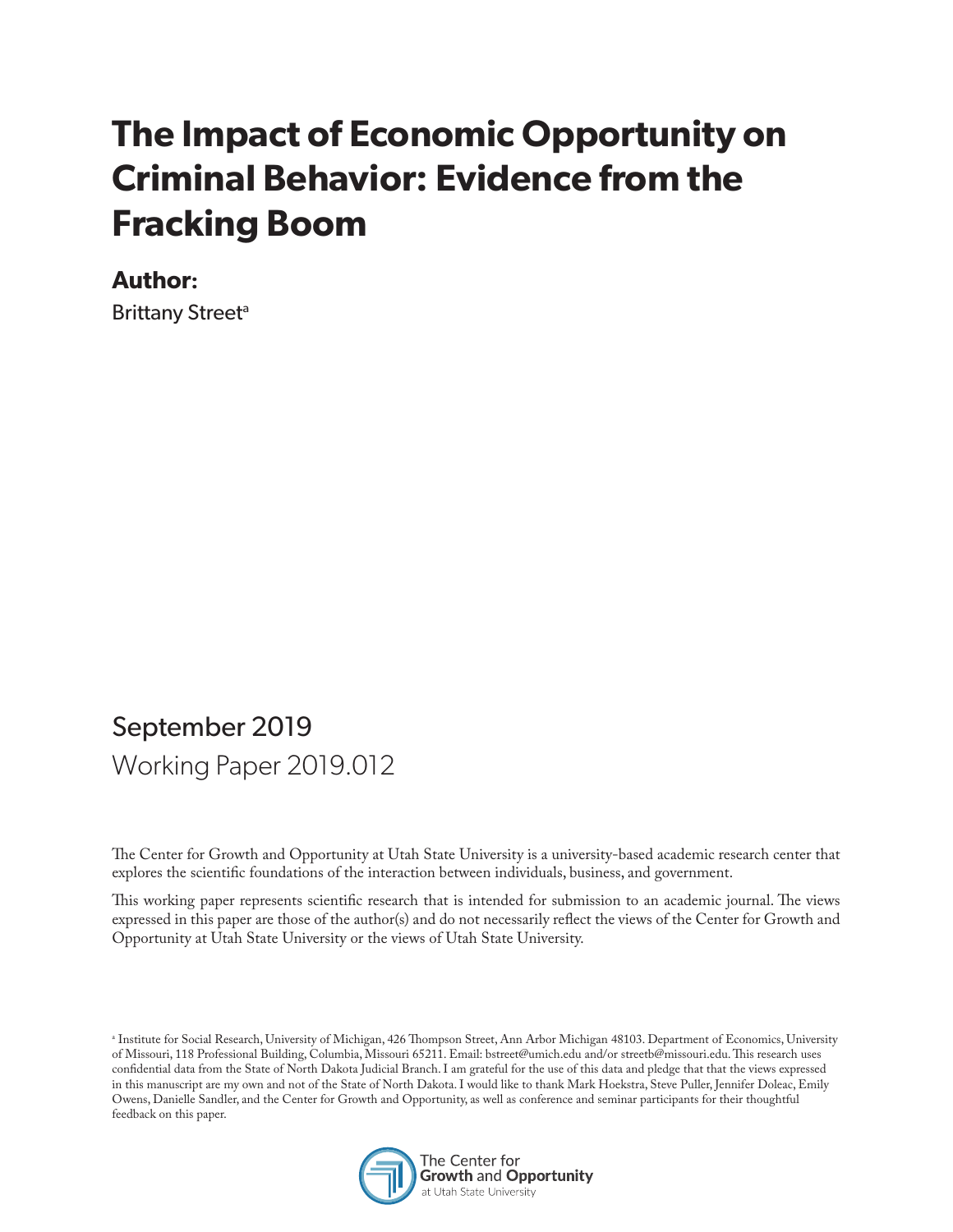# **Abstract**

Economic theory suggests crime should decrease as economic opportunities increase the returns to legal employment. However, there are well-documented cases where crime increases in response to areas becoming more prosperous. This paper addresses this puzzle by examining the effects on crime only for residents already living in the area prior to the economic boom. This approach isolates the effect of local economic opportunity from the effect of changing composition due to in- migration during these periods. To identify effects, I exploit within- and across-county variation in exposure to hydraulic fracturing activities in North Dakota using administrative individual-level data on residents, mineral lease records, and criminal charges. Results indicate that the start of economic expansion – as signaled by the signing of leases – led to a 22% reduction in criminal cases filed. The effects were partially offset once the fracking boom escalated during the more labor-intensive period. This is consistent with improved economic opportunity reducing crime.

*Keywords:* Crime, Economic Opportunity, Fracking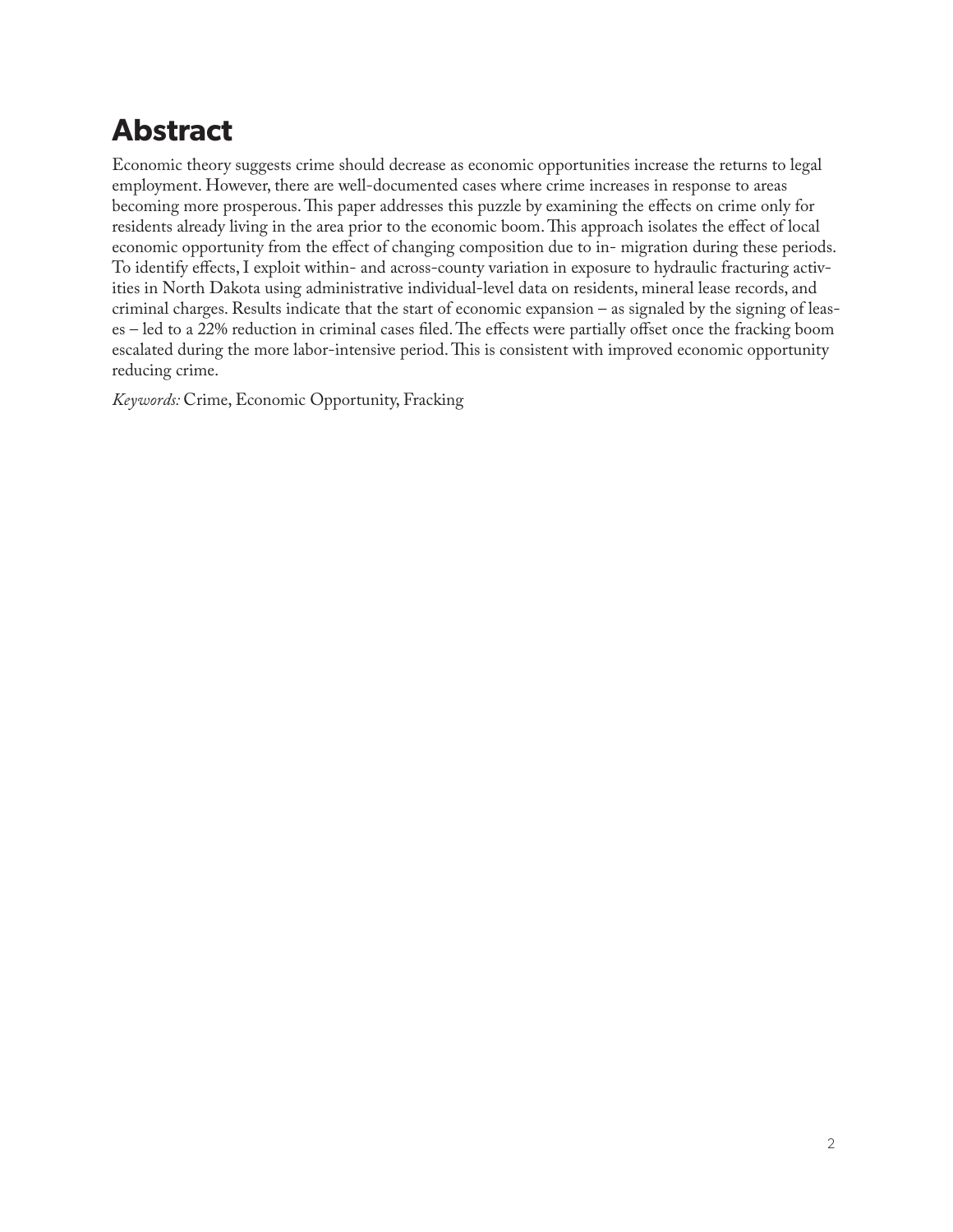# **1. Introduction**

Since Becker (1968), crime has been viewed as the outcome of rational individuals weighing costs and benefits of legal and illegal forms of employment. Thus, if individuals face improved labor markets, the returns to legal activity increase and individuals should substitute away from illegal activities. Yet, local economic booms are often associated with increases in crime (Grinols and Mustard, 2006; Freedman and Owens, 2016; James and Smith, 2017). Several theories can rationalize this phenomenon including increases in criminal opportunities, access to disposable income for activities that complement crime, and population changes. However, the extent to which each of these theories explains this puzzle is unclear, especially since changes in crime are typically observed at an aggregate level.

The purpose of this paper is to address this puzzle by estimating the effect of local economic oppor- tunity on the criminal behavior of residents who already lived in the area prior to the economic boom. By focusing on the criminal behavior of existing residents, I disentangle the effect of economic opportu- nity from the effect of the compositional changes in the population caused by in-migration during the boom. This is important, because people tend to leave as labor market conditions worsen and migrate to areas during economic expansions. I use the recent boom in hydraulic fracturing in North Dakota as a large, exogenous shock to an individual's relative returns to legal versus illegal behavior. This approach, combined with the focus on the behavior of residents already living there prior to the start of hydraulic fracturing, enables me to identify the effect of economic opportunity on individual criminal behavior.

I identify effects using a difference-in-differences framework, comparing counties located in the shale play, a geological area with oil and natural gas, to counties not located in the shale play over time. Importantly, I measure the impact on residents, separating out migration effects, by using information on local residents prior to the economic shock. The sharp increase in hydraulic fracturing activity in the United States is an ideal economic shock for several reasons. First, areas were affected based on the formation of the shale play beneath the Earth's surface. Second, the shock was largely unforeseen, as fracking suddenly became a viable method due to a combination of technological innovations (Wang and Krupnick, 2015; Crooks, 2015). Together, these support the assumption that fracking affected local labor markets for reasons unrelated to prior local conditions and household behaviors, overcoming common critiques of the difference-in-differences research design.1 Third, hydraulic fracturing was large enough to affect the entire local economy in many areas. Finally, the shock affected predominately low-skill jobs, a population of policy interest.

Studying the effects at the individual level requires detailed data on hydraulic fracturing activities, criminal behavior, and local residents in North Dakota.<sup>2</sup> I obtained detailed administrative data on the universe of criminal cases filed in the state from 2000 to 2017. I identify residents in each county from printed directories in the early 2000s before the in-migration associated with production activities. I also observe which residents signed a mineral lease and received royalty payments during this period. This enables me to not only identify the effect of improved labor market opportunities, but also isolate differential effects on residents who received large, non-labor income shocks and those who did not. Matching these datasets makes it possible to study the effect of local economic shocks on the criminal behavior of local residents. This is an important advantage given the large migration effects that have been documented in response to economic conditions in general, and to fracking in particular (Wilson, 2017).

Results indicate that the start of the economic expansion — defined as the period when companies began leasing mineral rights and investing in the area — led to a statistically significant 0.44 percentage point (22%) reduction in criminal behavior by local residents. The effects are largest for drug-related crimes,

<sup>1</sup> For example, see Besley and Case (2000) for discussion about policy endogeneity in difference-in-differences frameworks.

<sup>2</sup> North Dakota is well suited for this analysis as it was the third-slowest-growing state in 2000, and increased its real gross domestic product 115% by the end of the fracking boom in 2016 (U.S. Bureau of Economic Analysis, 2018). Also, it is the second largest crude oil producing state in the United States.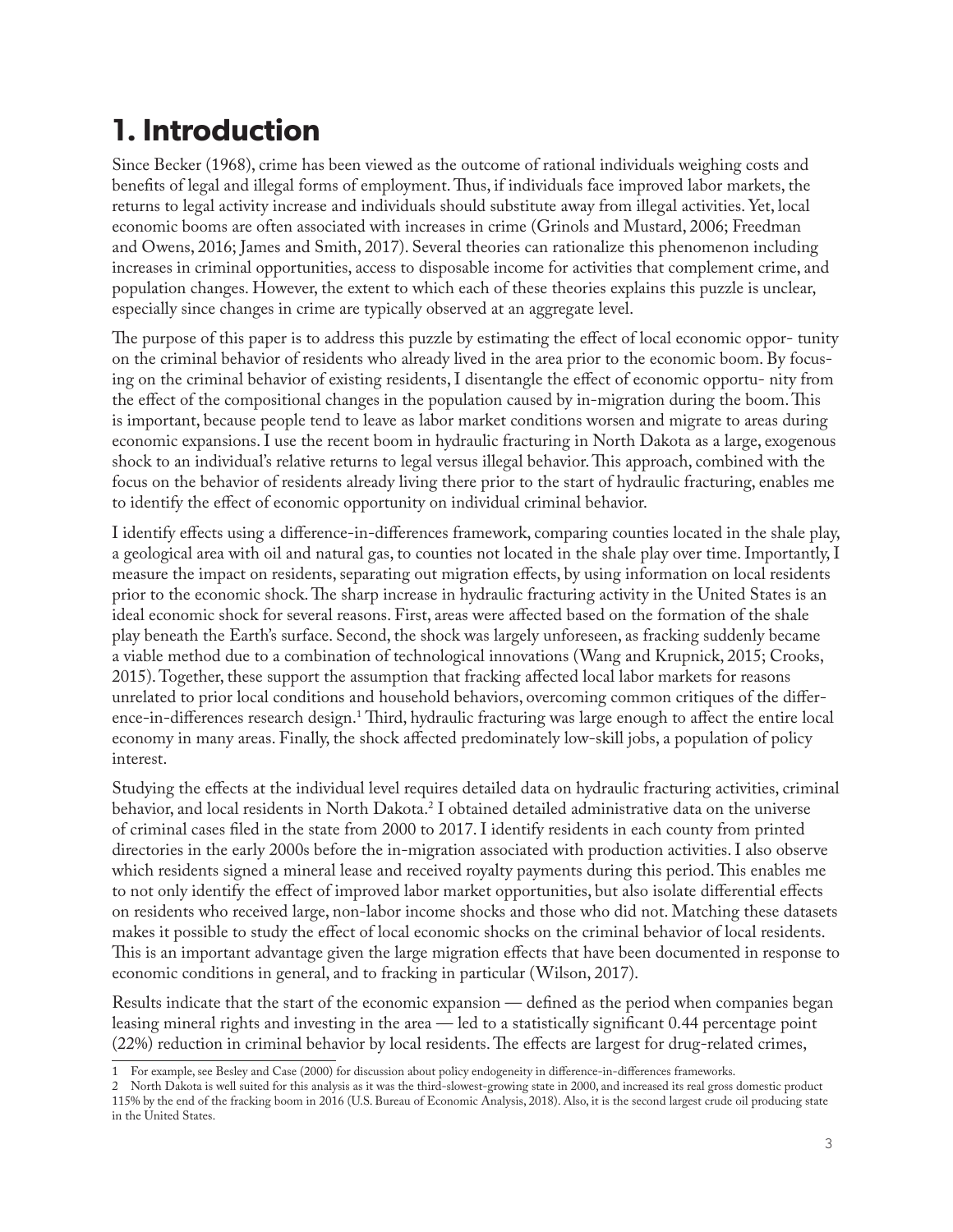though I also see some less precisely estimated declines in other crimes. The effect after production began is smaller and not consistently statistically significant, with a 0.27 percentage point decrease in the likelihood of committing a crime. This suggests that changes during the production period, such as increased income or changes in peer composition, offset some of the effect of improved job opportunities. These results do not appear to be driven by changes in the police force, addressing concerns about detection and deterrence.

In addition, I exploit variation in mineral rights ownership and royalty income to assess the extent to which the effects are driven by labor market opportunities versus non-labor income shocks. Results indicate that the reduction in crime seems to be driven by non-leaseholders. This is consistent with the hypothesis that those not receiving income through alternative means are more responsive to increased job opportunities. However, I note that the effect sizes are not statistically distinguishable.

To my knowledge, this is the first paper to identify effects of economic shocks on individuals' criminal behavior separate from the effect of migration. In doing so, it contributes to two bodies of literature. First, it contributes to the literature showing how aggregate crime changes in response to plausibly exogenous shocks to economic conditions (e.g., Dix-Carneiro, Soares and Ulyssea, forthcoming; Axbard, 2016; Grinols and Mustard, 2006; Gould, Weinberg and Mustard, 2002; Raphael and Winter-Ebmer, 2001; Evans and Topoleski, 2002; Montolio, 2018; Grieco, 2017). These studies generally show aggregate crime is inversely related with economic conditions, with some exceptions.

In particular, this paper complements a subset of this literature that has documented the role of criminal opportunity and income inequality in explaining the observed increases in aggregate crime that arise during economic expansions (e.g., Mejia and Restrepo, 2016; Cook, 1986). For example, Freedman and Owens (2016) study the effect of BRAC funding in San Antonio on crime using individual-level data. They find an increase in property-related crime in neighborhoods with a high composition of construction workers, those most likely to benefit from the economic shock. They also find that crime is more likely to be committed by individuals with a prior criminal record, who are unable to be employed by the project. In a similar way, this paper documents that once one accounts for population changes that accompany economic expansions, one observes the expected relationship between improved job opportunity and individual crime. Together, the findings of those papers and this paper suggest that both criminal opportunity and shifts in population can explain the puzzling finding that aggregate crime often rises during economic expansions.

Second, this study contributes to the growing literature on the effects of fracking, which has trans- formed many regions in the United States. Specifically, crime has generally been shown to increase in areas with fracking activities ( James and Smith, 2017; Andrews and Deza, 2018; Komarek, 2017; Bartik, Currie, Greenstone and Knittel, 2016).<sup>3</sup> However, the increase could be driven by changes in the pop- ulation of workers moving to the area or an individual's response to the changing economic conditions. I measure a similar increase in aggregate cases filed in fracking counties, but find that local residents in the county are actually less likely to commit crime when exposed to relatively stronger labor market conditions. This is consistent with predictions of the economic theory of crime when the returns to legal employment increase, and indicates that fracking has reduced individuals' propensity to commit crime.4 Finally, while the primary purpose of this study is to examine the impact of economic expansions on the criminal behavior of local residents, this study's findings on aggregate crime also speak to the literature on (im) migration and crime. Immigration to the United States and Western Europe typically increases in re-

<sup>3</sup> Alternatively, Feyrer, Mansur and Sacerdote (2017) do not find statistically significant evidence of an increase in crime across all counties with fracking.

<sup>4</sup> This is also consistent with empirical evidence documenting a similar inverse relationship between recidivism and economic conditions (e.g., Agan and Makowsky, 2018; Yang, 2017; Galbiati, Ouss and Philippe, 2018; Schnepel, 2017) and in the fracking context specifically (Eren and Owens, 2019), as well as increased lifetime criminal behavior for cohorts graduating high school in harsher economic conditions (Bell, Bindler and Machin, forthcoming)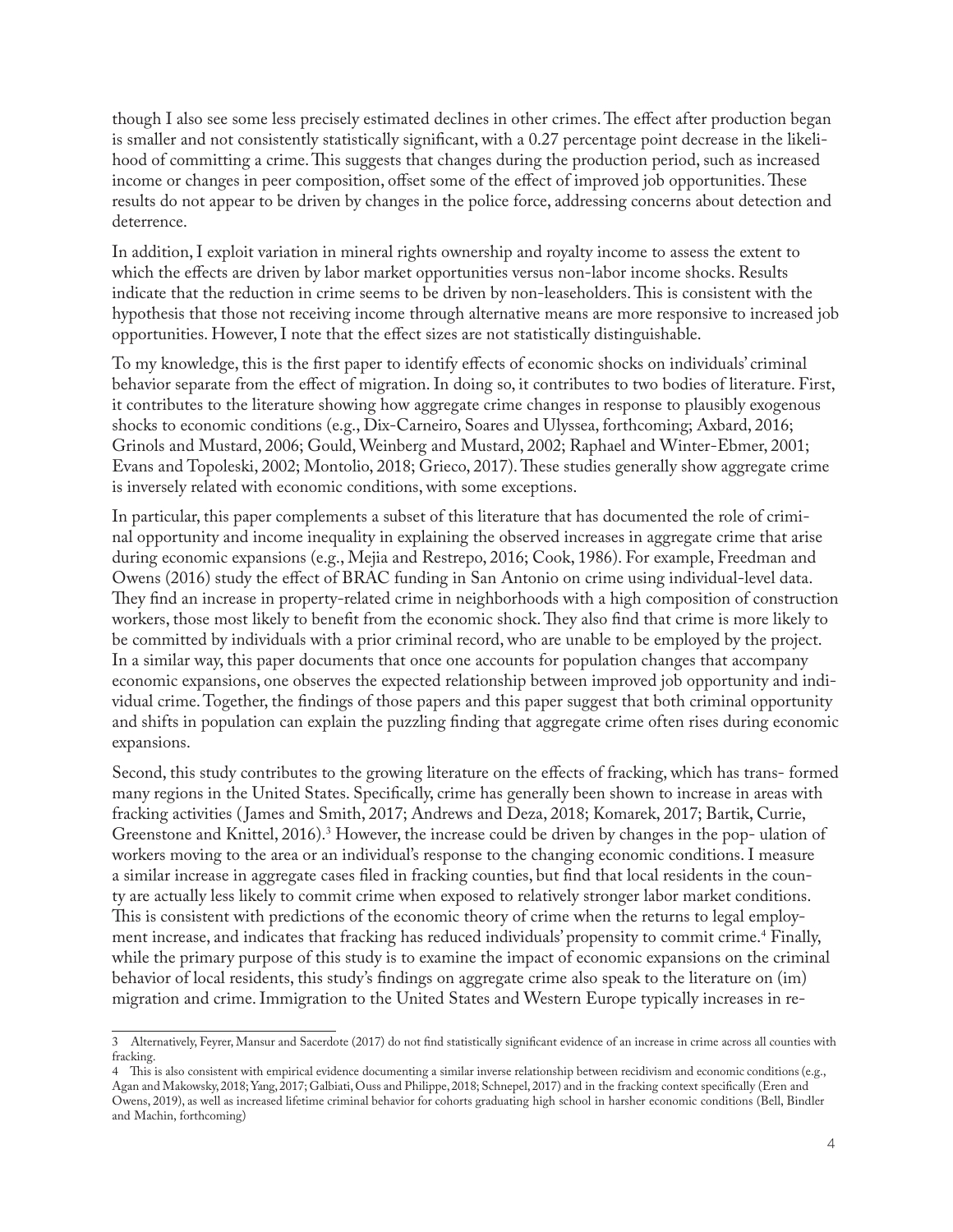sponse to improved relative economic opportunity in those countries. Many worry that the immigration to high-income countries could increase crime rates, though some recent empirical evidence suggests this fear may be misplaced (Bell, Fasani and Machin, 2013; Chalfin, 2015; Spenkuch, 2013; Miles and Cox, 2014; Butcher and Piehl, 2007).<sup>5</sup> Results on aggregate crime presented here indicate that the migration of mostly young, American men does lead to increased crime overall. Thus, changing the composition of a local population can be an important driver of criminal activity, although the effects may depend heavily on who the migrants are. Since young men are a particularly crime-prone population, economic booms that attract this group may be more likely to lead to higher crime rates.

# **2. Background**

Advances in hydraulic fracturing contributed greatly to the recent oil boom in the United States. From 2000 to 2015, oil produced from fractured wells increased from 2% to over 50% of domestic production, increasing total oil production faster than at any other point in time (Energy Information Administration, 2016). Fracking suddenly became more profitable due to a breakthrough in directional drilling, hydraulic fracturing technologies, and seismic imaging (Wang and Krupnick, 2015; Crooks, 2015). Hydraulic fracturing involves injecting fluids at a high pressure into a shale play in order to crack the rock formation and extract tight oil and shale gas.<sup>6</sup> This process allowed mineral resources to be extracted from shale plays that were previously not economically viable.

One such area is the Bakken formation in North Dakota. It is smaller only than the Permian and Eagle Ford formations in Texas in crude oil production. Figure 1 shows the 17 counties that produce oil and gas in North Dakota, each classified by production levels as either a core (major) or balance (minor) county. Four counties make up the major fracking counties producing 80% of North Dakota's oil from 2000– 2017, with the remaining 13 producing 20%.

Companies leased the mineral rights required for production from individuals or agencies in exchange for a portion of total revenue. Figure 2a plots the number of leases signed by households in North Dakota each year from 2000 to 2017. It is clear that lease signing first spiked in 2004 signaling when companies first began investing in hydraulic fracturing in North Dakota. Similarly, Figure 2b graphs total oil production in North Dakota showing that production lagged leasing by a few years, starting to increase in 2008. From 2008 to 2017, North Dakota produced oil valued at an estimated \$2,904,191 million.<sup>7</sup>

Perhaps unsurprisingly, the presence of hydraulic fracturing activities has had a substantial impact on local labor markets. Feyrer, Mansur and Sacerdote (2017) estimate that every one million dollars of new production generates 0.85 jobs and \$80,000 in wages in counties with a shale play across the United States.8 Similarly, in response to the stronger labor markets, Wilson (2017) estimates that the in-migration of workers increased the baseline population in fracking counties by 12% on average in North Dakota. Additionally, individuals who also owned mineral rights received 10–20% of production revenues through royalty payments. As I show in the next section, I estimate that the average leaseholder earned a royalty of \$7,500 per month, which is a substantial non-labor income shock.

<sup>5</sup> While the overall evidence on this question is mixed, Bell, Fasani and Machin (2013) finds no effect on violent crime and mixed effects on property crime, Chalfin (2015) shows an increase in aggravated assaults, but decreases in other crimes, and Spenkuch (2013) reports small increases in crime, particularly financial crime. Relatedly, Miles and Cox (2014) finds no effect of a deportation policy on local crime. Moreover, Butcher and Piehl (2007) shows that immigrants typically have lower crime rates than do native-born residents potentially due to a combination of heavy screening of would-be migrants, and self-selection of those migrants.

<sup>6</sup> The Energy Information Administration defines a shale play as a "fine-grained sedimentary rock that forms when silt and clay-size mineral particles are compacted, and it is easily broken into thin, parallel layers. Black shale contains organic material that can generate oil and natural gas, which is trapped within the rock's pores" (2018). I focus on oil production as North Dakota's production is typically only 10-20% gas, with the rest being oil.

<sup>7</sup> This estimate is calculated based on total monthly oil production in North Dakota (Department of Mineral Resources, 2018) and the monthly North Dakota oil first purchase price (Energy Information Administration, 2018a).

<sup>8</sup> Other papers estimating increases in wages and employment from fracking activities include Bartik, Currie, Greenstone and Knittel (2016); Allcott and Keniston (2017); Fetzer (2014); Maniloff and Mastromonaco (2014); Weber (2014) and Gittings and Roach (2018) to name a few.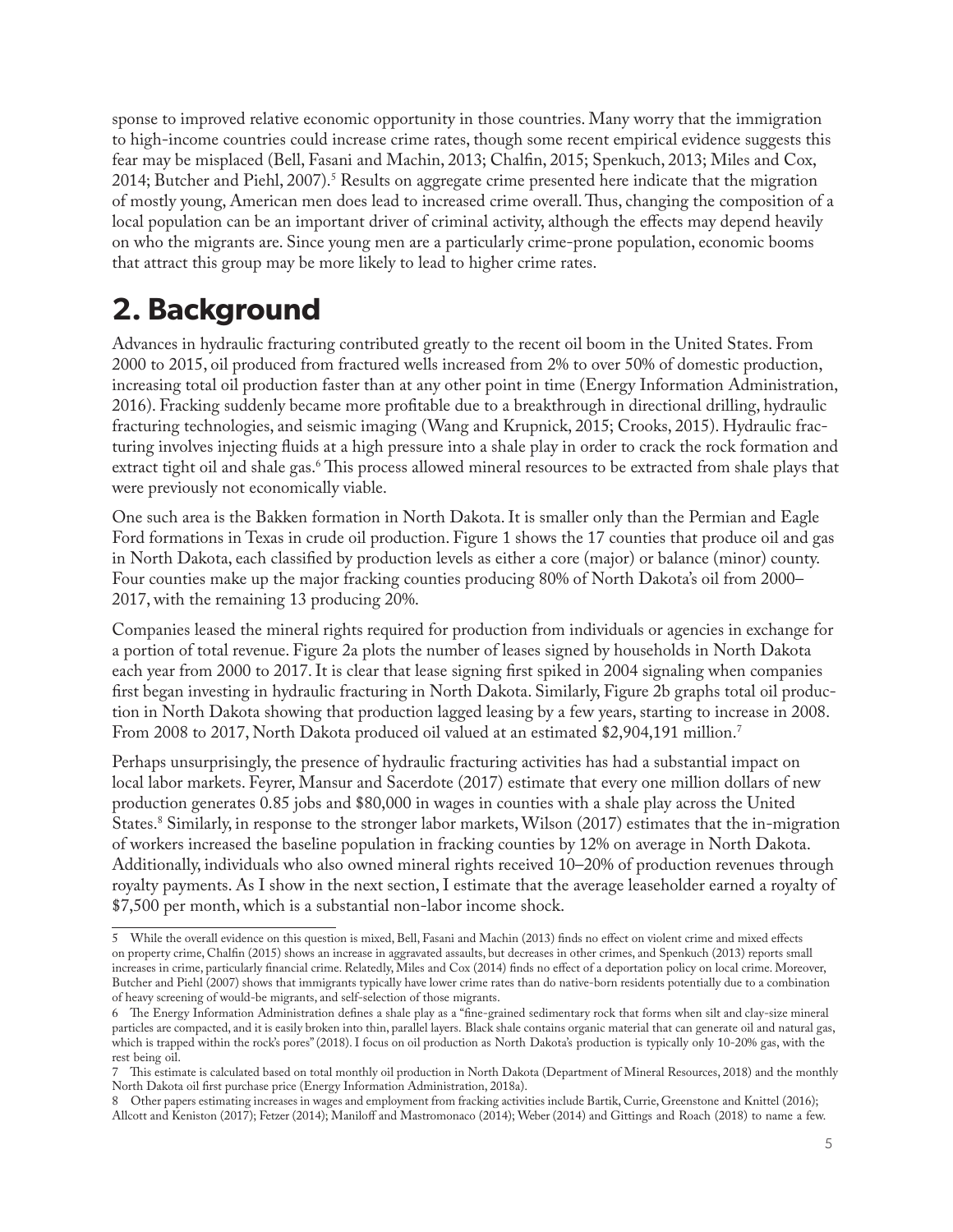Figure 3 shows that prior to the fracking boom, counties in North Dakota were relatively similar in terms of per capita income, total jobs, population, and total police officers.9 The leasing period, when residents first knew of the fracking boom, was characterized by slight increases in per capita income, total jobs, and population (2004 to 2008). Oil production began ramping up in 2008 and is the more labor-intensive period. This is when companies began offering high paying jobs and moving in a large number of workers, often into camps due to housing shortages. It is also the period when the majority of households that had signed a lease received royalty payments and increases in overall crime were reported. This is reflected in the data, as Figure 3 shows fracking counties experienced large increases in income, jobs, population, and police officers during the post-2008 production period. While the economic opportunities continued through this period, counties changed in several other ways as well. As a result, in my analysis I will estimate the effect of expected economic opportunity that occurs after signing but before drilling, as well as the effect of drilling. I expect the former will pick up the effect of job opportunities both expected and realized, while the latter will measure the effect of job opportunities along with large population and income changes.

Economic theory predicts that the labor market changes from fracking activities may affect crime in several ways. First, the additional jobs and higher wages should induce individuals to substitute away from illegal activities now that the returns to legal activities are higher. Alternatively, the large cash transfers via royalty payments—to some households may lead to more crime through increased income inequality and opportunity of crime. Additionally, the increased income through either royalties or higher wages could affect crime by easing financial constraints or providing more disposable income to consume goods that may complement crime (e.g. alcohol). Finally, the large migration effects observed in the production period are likely to affect crime both through population increases and compositional changes.

There are three main advantages of studying the effect of positive economic shocks on crime in this context. First, the sudden increase in hydraulic fracturing activities creates plausibly exogenous variation in exposure to improved labor market conditions. Second, I am able to distinguish the effect on crime by the existing population from aggregate effects which include individual changes in behavior as well as compositional changes. Specifically, I am able to focus my analysis on households already living in the area using directory files in each county to identify residents. Finally, I can study how these residents respond to changes in economic opportunity as well as the economic opportunity plus the subsequent influx of people and income by examining both the earlier leasing period and the more labor-intensive production period.

## **3. Data**

For this analysis, it is necessary to identify residents in years prior to the fracking boom to account for migration. To do this, I collected a list of all rural residents for each county in North Dakota prior to 2008 from the Great Plains Directory Service.<sup>10 11</sup> Households listed in these directories represent roughly 20% of all households in North Dakota during this time. The directory information includes the name, address, and city of all rural residents. In total, there are 31,168 households defined by resident last name, street

<sup>9</sup> County-level data on income and total jobs are obtained from the Bureau of Economic Analysis. Population is calculated using the number of migrant and non-migrant tax exemptions from the Internal Revenue Service. The number of personal exemptions provides a year to year estimate of the population for counties based on the address listed on an individual's income tax return. Police employment data are from the Uniform Crime Reporting Program: Police Employee (LEOKA) data.

<sup>10</sup> The Great Plains Directory Service obtains their information from property tax records reported by each county and reports who resides at the property for areas outside the city. Residents living within city limits are not included in the directories and thus are not considered in this analysis.

<sup>11</sup> Notably, the directories are created for a county every few years and directories for all counties were not created in the same year. All counties are included except Cass, Grand Forks, Pembina, and Traill, which were not covered by the Great Plains Directory Service.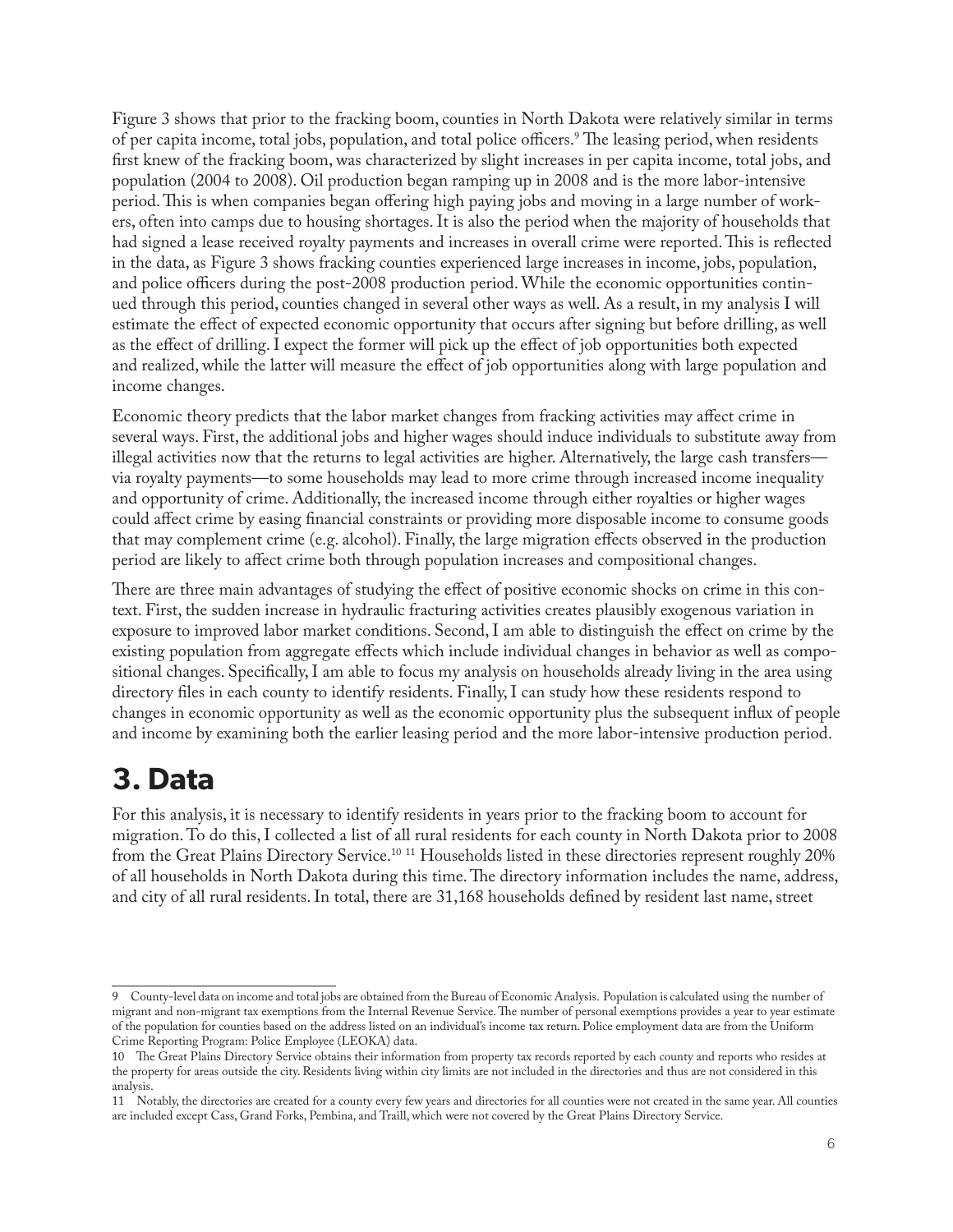number, city, and zip code. I consider this to be the universe of households, which I match to lease and crime data using a Levenshtein Index.12

One potential concern with identifying residents is that some people may have moved into fracking counties prior to the large in-migration associated with the production period. For example, strategic households may move in advance to have first access to housing or jobs. However, to be recorded in the resident directories, any movers would have to move into the rural areas. If this were the case, we would expect to see an increase in property sales prior to the production period. I show in Figure A.1 that property sales in fracking counties remain similar to sales in non-fracking counties throughout the leasing period. Thus, the residents in directory files are likely all long-time residents of the county.

A second concern is that household composition could be changing over time. Even if households are not moving into fracking counties, it is possible that some members of the household move in response to the local economic shock. Specifically, younger men may move either to or from a resident household address as jobs enter the county. In this case, if they officially change their address, their criminal behavior may be assigned to a household differentially during treatment periods. Thus, the results could be picking up a change in household composition, rather than a change in criminal behavior. If this were the case, I should not see the same effects when limiting the analysis to the criminal behavior of older, more stable household members. However, in Section 5.1, I show results are robust to this sample restriction, suggesting that it is changes in criminal behavior that are driving my results.

I identify which households also have a mineral lease by collecting all leases signed from 2000 to 2017 in North Dakota from Drilling Info, a private company designed to aid companies participating in all steps of mineral production. Data include name and address of the grantor, company listed as grantee, number of acres leased, royalty rate, and date of record. Production data at the county- and well-level are collected from the North Dakota Department of Mineral Resources. I use these datasets to approximate the amount of monthly oil production from a given well that is attributed to an individual leaseholder. This amount is dollarized using the North Dakota Crude Oil First Purchase Price to estimate the amount leaseholders receive in the form of royalty payments.<sup>13</sup>

The State of North Dakota Judicial Branch provided restricted administrative data on all criminal cases filed in North Dakota from 2000 to 2017. Importantly, data contain identifying information in- cluding the name, date of birth, and address of individuals charged with a crime. This allows me to link to residential files and identify crime committed by local residents. I also observe the file date, specific charges filed, disposition of each charge, sentence received, and county of filing for every case.

There are two main advantages to using cases filed as a measure of criminal behavior. First, cases filed are considerably more serious than 911 calls or arrests, as an individual has officially been charged with a crime. As a result, charges filed are arguably a less noisy measure of criminality than the other possible alternatives. This is reflected by the fact that only 61% of all arrest charges in North Dakota were filed by the prosecutor's office over the last five years.<sup>14</sup> Additionally, the State of North Dakota specifically advises employers not to ask about prior arrests as "an arrest does not mean that someone actually committed a crime" North Dakota Department of Labor and Human Rights (2018). Second, since cases filed are recorded in an administrative database, they do not suffer from voluntary reporting practices or a lack of

<sup>12</sup> I allow matches with a string distance of two or less. In practice, this means two strings are matched across datasets if there are only two changes that need to be made to the concatenated string of last name, street number,city, and zip code in order for them to be exact matches. In Table A.2, I show that main results are robust to this index.

<sup>13</sup> Each well in North Dakota is assigned a spacing unit which defines the area of land surrounding the well with rights to production. These boundaries are determined in court hearings at the request of the proposed well operator and based on the recommendations of geologists. By matching leaseholders to spacing units, I define the proportional interest in monthly production for each leaseholder based on acres leased. The dollar value is calculated using the monthly North Dakota Crude Oil First Purchase Price. I subtract \$10/barrel to account for post production costs, namely, transportation. I deduct 10% for severance tax, since North Dakota collects 5% for gross production in lieu of property tax on mineral rights and 5% for oil extraction. Leaseholders then get a fraction depending on their negotiated royalty rate, typically 12–18%.

<sup>14</sup> This estimate is based on numbers produced by the North Dakota Attorney General's Office, received September 2018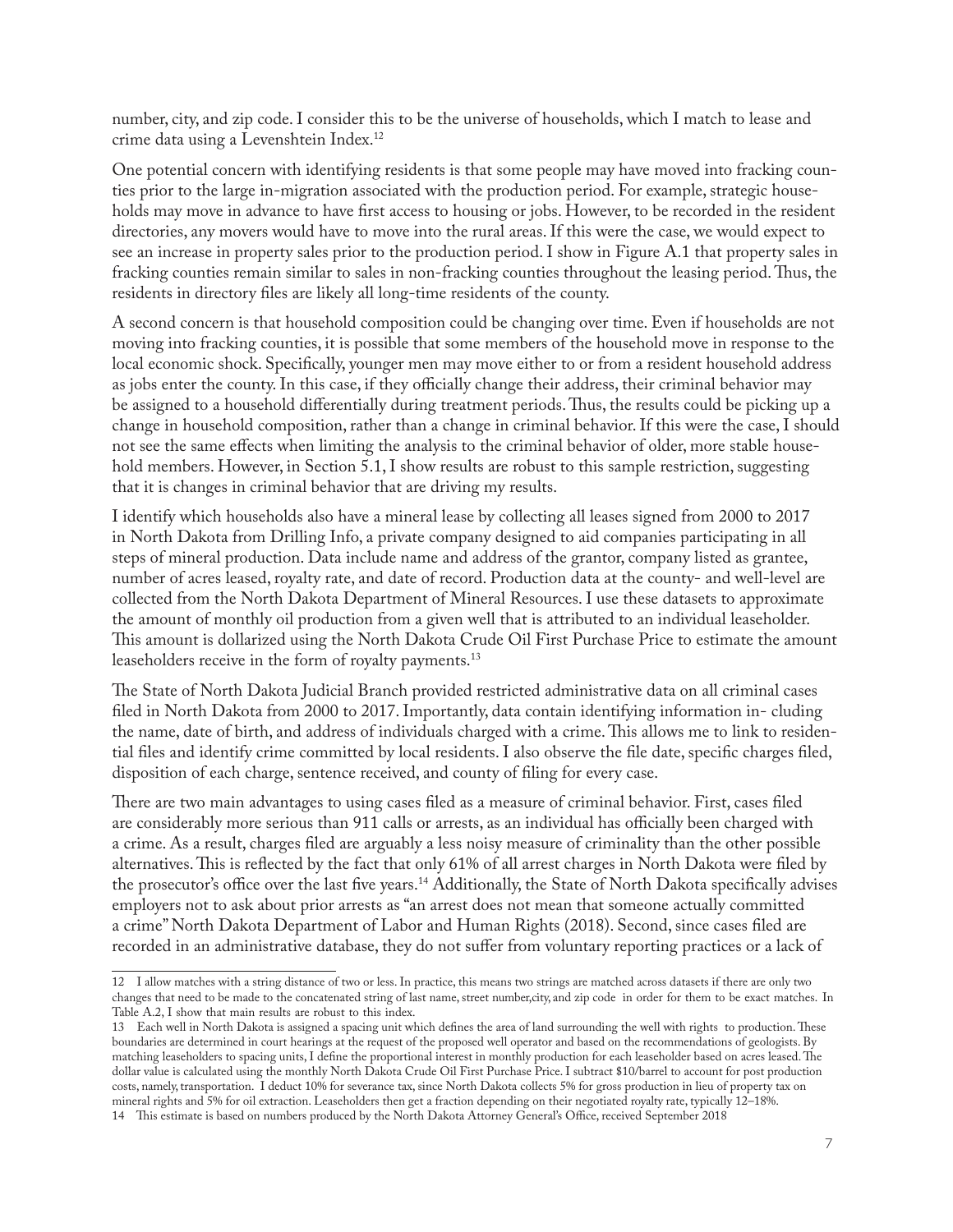coverage, particularly in areas that are sparsely populated. Additionally, these data report information on all charges, including offenses which are often not tracked in other commonly used datasets, such as drug charges or driving while under the influence.

Summary statistics are shown in Table 1. Close to 20% of households are ever charged with a crime from 2000 to 2017 (Table 1, Panel A). The types of charges filed for this population, namely rural residents, are summarized in Panel C. The majority of crimes are misdemeanors (*∼*90%), with driving-, drug-, and property-related charges making up roughly 44%, 17%, and 17% of all charges, respectively. Smaller crime categories representing less than 10% of all charges, such as assault (4%), are grouped together in other charges. Of the households in my sample, roughly 20% sign a lease and may receive royalty payments during this period (Table 1, Panel A). Close to 40% of leaseholders in my sample actually receive payments during this period, with the average leaseholder receiving \$7,500 per month. These royalty payments can be thought of as an additional treatment over the local economic shock, as some residents in fracking counties receive large, additional lump sums of money while others do not.

# **4. Methodology**

### **4.1 Main analysis**

The unexpected rise in fracturing activities coupled with spatial variation in the shale play provide a plausibly exogenous shock to local economic conditions. Using a generalized difference-in-differences framework, I compare the criminal behavior of residents in counties within the shale play to residents in counties outside the shale play, before and after the fracking boom.<sup>15</sup> Given the timing of fracking activities and subsequent changes in affected counties, I consider the effects separately in each period: leasing (2004 to 2008) and production (2008 to 2017). Formally, I estimate the effects of local economic shocks on criminal behavior using the following linear probability model:

 $CriminalBehavior_{h} = \alpha_h + \gamma_h$ + θ<sub>1</sub>FrackingCountyXPostLease<sub>ht</sub> + θ<sub>2</sub>FrackingCountyXPostProduction<sub>ht</sub> + E<sub>ht</sub>

(1)

where criminal behavior is a binary indicator for whether a case was filed for household  $\it{b}$  in year  $\it{t}^{\rm .6}$ Criminal behavior is also separated into the four largest crime categories: property, driving, drug and other. Household fixed effects, *α<sup>h</sup>* , account for any static differences in the propensity to com- mit crime across households. Year fixed effects, *λ<sup>t</sup>* , control for factors that affect criminal behavior of all households in a given year, such as the Great Recession. *FrackingCountyXPostLease<sub>ht</sub>* and *FrackingCountyXPostProduction<sub>ht</sub>* are indicator variables equal to 1 for households in fracking coun- ties during the leasing period, 2004 to 2008, and during the production period, 2008 to 2017, respectively. The coefficients of interest,  $\theta$ <sub>1</sub> and  $\theta_2$ , measure the difference in criminal behavior of residents in fracking counties relative to residents in non-fracking counties in each of the treatment periods.

The assumption behind this approach is that, absent hydraulic fracturing activities, residents' criminal behavior in fracking counties would have changed similarly over time with residents' criminal behavior in non-fracking counties. I check this assumption in several ways. First, I provide visual evidence that treated and control counties are tracking prior to any treatment. Relatedly, I formally test for pre-divergence using the above regression model with an indicator for the treated group one year before treatment. Additionally, I allow counties to trend differently over time by including county-specific linear time trends. I also

<sup>15</sup> I also report aggregate county-level estimates of equation 1 in Figure A.4 for comparison.

<sup>16</sup> Since the dependent variable is binary, I additionally show results using a logistic regression in Table A.3. I also show results for the intensive margin using both the number of individual cases filed and the total number of charges in a given year using the Inverse Hyperbolic Sine (IHS) transformation and Poisson models.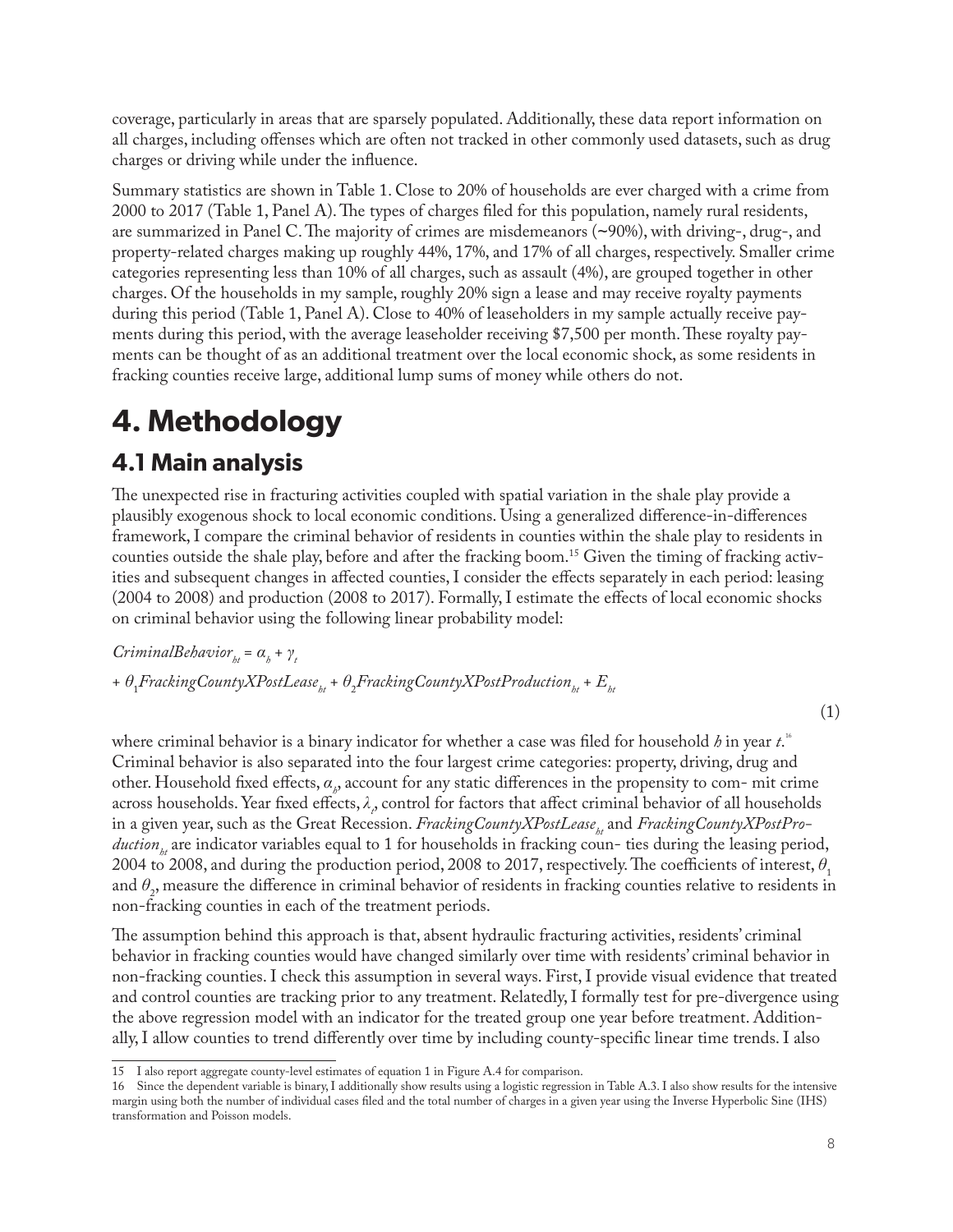include interactions between pre-treatment controls and year effects. In doing this, I allow for counties with different levels of observable characteristics, such as per capita income, to respond differentially to year-to-year shocks.

In all models, robust standard errors are clustered at the county level, allowing errors to be correlated within a county over time. I also report permutation-based inference for the primary specification when considering all crime, similar in spirit to Abadie, Diamond and Hainmueller (2010) for inference when using the synthetic control method. To do this, I randomly assign treatment to 17 counties and compare the estimated coefficient to 1000 placebo estimates to compute two-sided p-values. In addition, I report Adjusted False Discovery Rate (FDR) Q-values when estimating effects separately by crime type (property, driving, drug, and other) following Anderson (2008). Adjusted FDR Q-values correct for the increased likelihood of rejecting the null hypothesis when making multiple comparisons, and are interpreted similar to p-values.

Given that some counties experience larger shocks than others, detected effects could be driven solely by counties with more extreme local shocks. However, it is beneficial to know if smaller economic shocks also affect criminal behavior. Therefore, I also consider heterogeneous effects by the amount of fracking activity experienced by a county. Specifically, I estimate the treatment effect for the four major oil and gas producing counties as defined by the Labor Market Information Center, namely Dunn, McKenzie, Mountrail, and Williams, separate from the effect in the thirteen minor fracking counties.

#### **4.2 Effects by leaseholder status**

Finally, I examine the potentially differential effects of fracking on leaseholders and non-leaseholders. As previously discussed, some households receive large sums of money in the form of royalty payments while others do not. This creates the potential for increased crime due to changes in both income inequality and criminal opportunities. I consider leaseholders and non-leaseholders within fracking counties as separate treated groups, comparing each of them to residents in non-fracking counties. To the extent that signing or not signing a lease and receiving royalty payments is also a form of treatment, this strategy separates the effect on the two groups living in fracking areas. Formally, I estimate the following regression model:

*CriminalBehavior*<sub>*ht</sub>* =  $\alpha$ <sup>*h*</sup> +  $\lambda$ <sup>*t*</sup></sup></sub>

+ β<sub>1</sub>LeaseHolderXPostLease<sub>ht</sub> + β<sub>2</sub>LeaseHolderXPostProduction<sub>ht</sub> + φ<sub>1</sub>NonLeaseholderXPostLease<sub>ht</sub> + φ<sub>2</sub>NonLeaseholderXPostProduction<sub>ht</sub> + E<sub>ht</sub>

where variables are defined as in equation 1. Now,  $\beta_1$  and  $\beta_2$  measure the change in criminal activity by leaseholders in fracking counties compared to residents in non-fracking counties during fracking activities. They capture both the effect of job opportunities and the additional income received by leaseholders in the form of royalty payments. Similarly,  $\varphi_1$  and  $\varphi_2$  measure changes in criminal activity by non-leaseholders in fracking counties to residents in non-fracking counties. Alternatively, they capture the effect of higher wages and job opportunities, along with any potential effect of not receiving royalty payments for nonleaseholders. As in the previous models, equation 2 is estimated using two mutually exclusive periods: leasing starting in 2004 and production beginning in 2008. Notably, leaseholders receive a small signing bonus upfront, with royalty payments closely following production.

(2)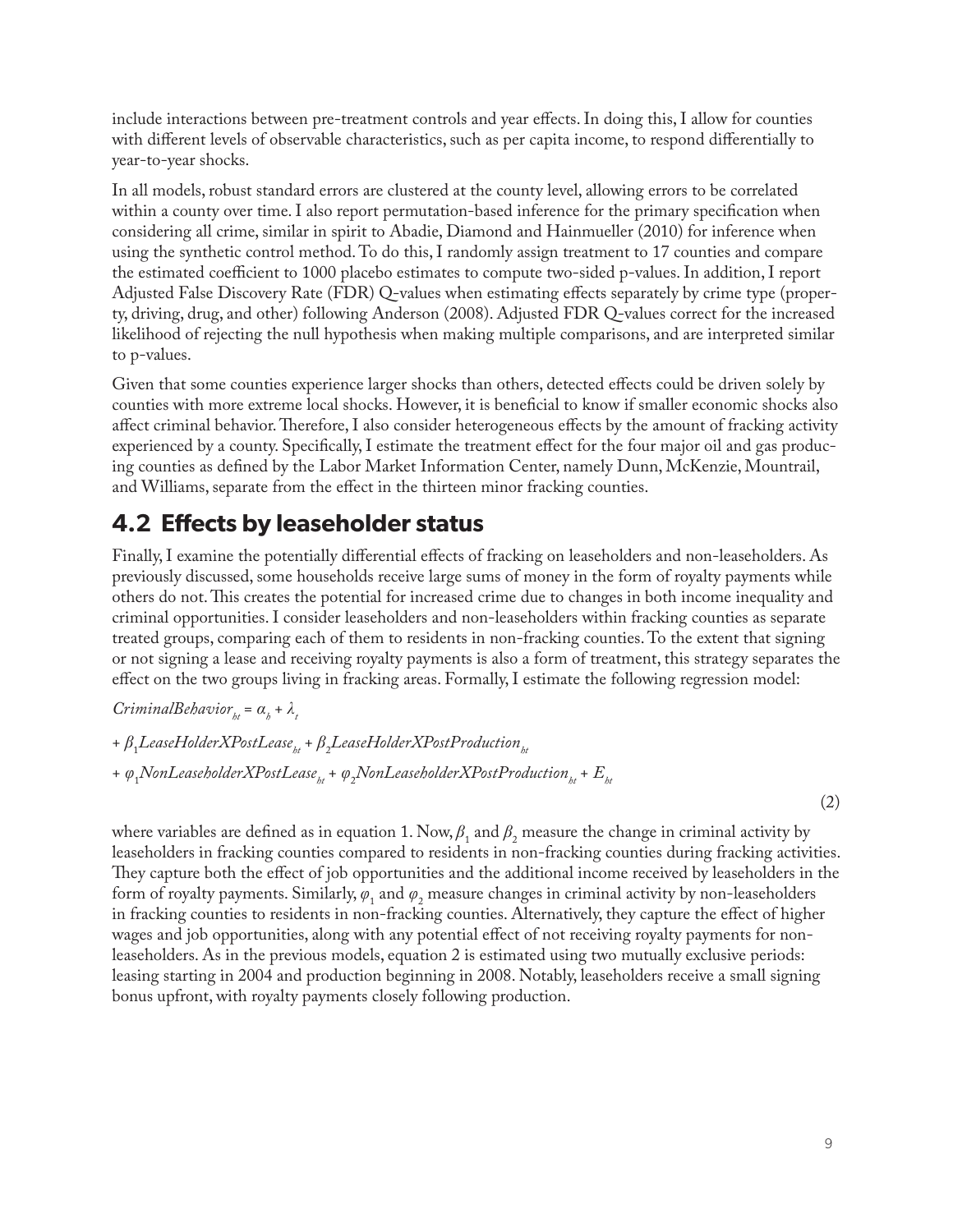# **5. Results 5.1 Main Results**

I begin by estimating the overall effect of local economic shocks on crimes committed by residents. As noted above, I consider only the population of residents prior to the fracking boom in North Dakota. In doing so, I am able to exclude all crimes committed in the county by new workers who migrated to the relatively stronger labor markets. In this way, I can distinguish the effect of the economic shock from the impact of the changing demographics on overall crime rates.

First, I graph the estimated divergence over time in crimes committed by residents in fracking and non-fracking counties, relative to the difference between the two sets of counties in 2000 and 2001. Figure 4 plots the dynamic difference-in-differences estimates for all crimes, controlling for household and year fixed effects. Importantly, there is no evidence of divergence prior to the start of the fracking boom in 2004. This supports the identifying assumption that absent hydraulic fracturing activities, residents in fracking counties would have experienced similar changes in criminal behavior as residents not in fracking counties. Additionally, the figure indicates that the probability of being charged with a crime falls in fracking counties when leasing starts, then rises some during the production process. This suggests economic opportunity is reducing crime, but the effect seems to be offset at least somewhat by the indirect effects that accompany oil production. For example, the production period also includes interactions with new workers and increases in disposable income from royalty payments or high-paying drilling jobs. I report the average treatment effects for each period in Table 2.

Starting with the leasing period, Column 1 indicates an initial drop of 0.42 percentage points in overall crime by residents in fracking counties relative to residents in non-fracking counties. This translates to a 22% drop in cases filed and is statistically significant at the 1% level. Moreover, the permutation- based p-value is less that 1%, with 4 out of 1,000 placebo estimates less than -0.0042, shown graphically in Figure A.5. In Column 2, I formally test for pre-divergence and find no evidence of it, with the coefficient on the lead indicator being close to zero, -0.0008, and statistically insignificant. In Column 3, I allow for county-specific linear trends. This allows for both observable and unobservable county characteristics to change linearly over time. If results are driven by fracking counties being on a different path than non-fracking areas, then adding a county-specific linear trend should absorb the treatment effect. However, results indicate the coefficient increases slightly to -0.48 percentage points. Finally, counties with different baseline populations, total jobs, police officers, per capita income, and production may respond differentially to year-to-year shocks. For example, if fracking counties also tend to be smaller in population then detected effects could be a result of small counties differentially responding to yearly shocks. In Column 4, I allow these baseline characteristics, observed in 2000, to differentially affect criminal behavior each year. The magnitude remains stable at -0.50 percentage points. Notably, all coefficients are statistically significant at the 1% level, and the estimated effect is robust to the inclusion of various controls and a lead term.

Overall, estimates in Table 2 are consistent with Figure 4 in showing that while there is a significant drop in criminality initially, the drop is somewhat diminished in the production period. Column 1 indicates a 0.26 percentage point reduction in cases filed for residents in fracking counties compared to residents in non-fracking counties, although not statistically significant at conventional levels. The permutation-based p-value is marginally significant at 10.2%, with 102 of the 1000 placebo estimates less than or equal to the estimated coefficient. Moving across Columns 2 through 4, coefficients remain negative ranging from -0.18 to -0.43 percentage points. It appears as though the reduction in criminal behavior from the boost in economic activity may be at least somewhat offset by additional effects on criminal behavior during the production period. This could be due to the effects of in-migration, such as peer effects and increased so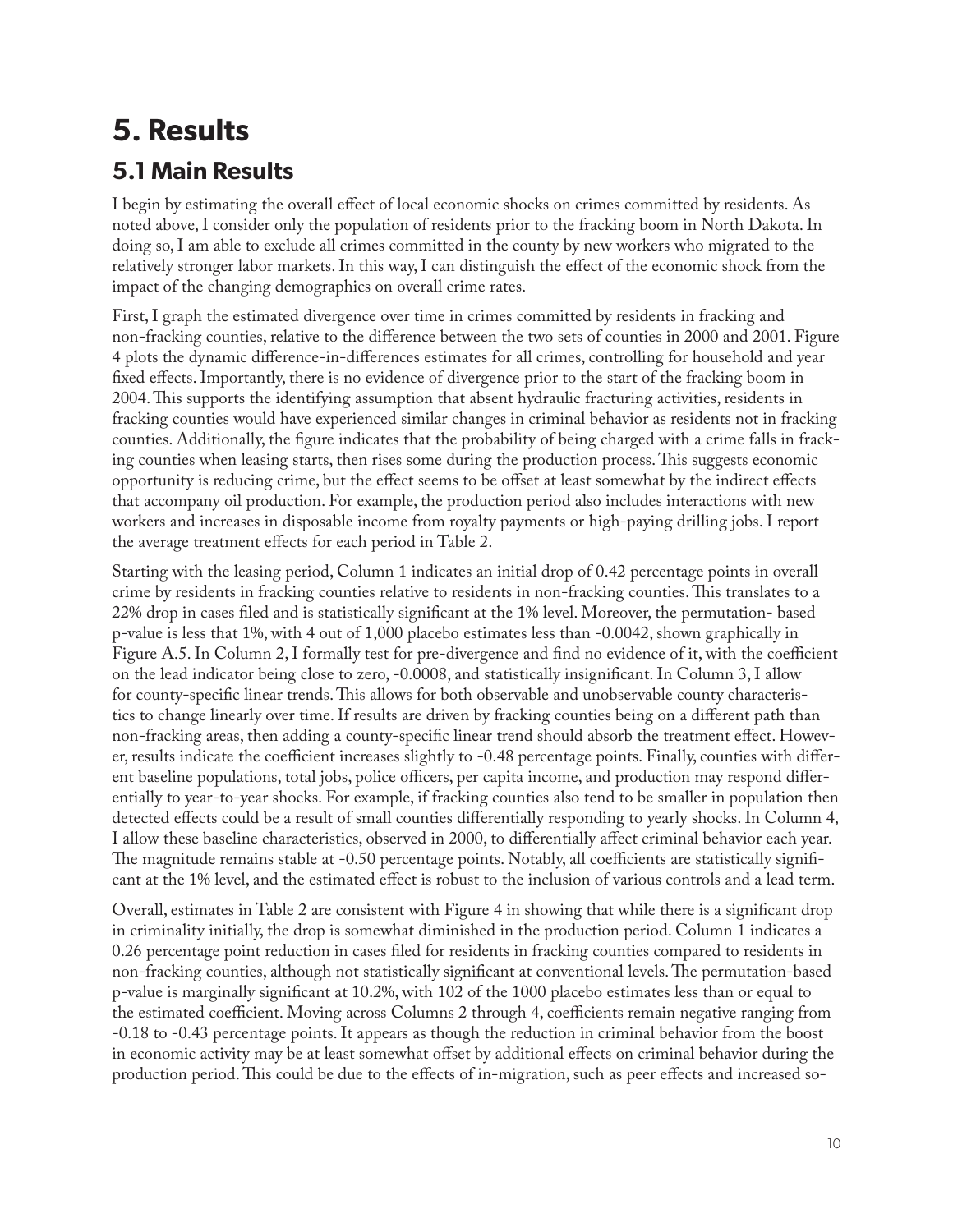cial interaction (Glaeser, Sacerdote and Scheinkman, 1996; Ludwig and Kling, 2007; Bernasco, de Graaff, Rouwendal and Steenbeek, 2017), or to an increase in the number of bars and illegal markets.17

Given that estimates are at the household level, a potential concern is that effects are being driven by changes in household composition rather than changes in criminal behavior. For example, the results could be driven by composition if young men, a more crime-prone demographic, were more likely to move out during the leasing period and then move back during the height of the production period in fracking counties.18 I examine this concern by restricting the sample to crime committed by household members that are older than 25 years at the start of my period in January 2000. The results for the older, more stable sample are shown in Figure A.2 and Table A.2. They are the same as the results in Figure 4 and Table 2, respectively, suggesting that it is changes in criminal behavior rather than household composition that are driving this pattern of results.

To better understand the type of crime affected by local economic shocks, I present treatment effects separately for financial-related crimes (e.g. theft, criminal mischief, fraudulent checks), driving-related crimes (e.g. DUIs, reckless driving), drug-related crimes (e.g. possession), and other crimes (e.g. assault, resisting arrest, criminal conspiracy). The dynamic difference-in-differences estimates, controlling for household and year fixed effects, are plotted for each crime type in Figure 5. Notably, the figures show that residents in fracking and non-fracking counties do not diverge prior to the fracking boom in these types of crime. However, residents exposed to fracking activities change their criminal behavior relative to residents in non-fracking counties in response to the economic shock. Results show relatively large reductions in driving, drug, and other offenses in the leasing period. However, this reduction is diminished once production starts.

Similar to Table 2, Table 3 reports average treatment effects for each period, with panels for each crime type and adjusted FDR Q-values for statistical inference. Panel A indicates a -0.06 to -0.16 percentage point decrease in property cases filed during the leasing period, and a -0.12 to -0.21 percentage point decrease during the production period. Similarly, estimates are negative for driving-related cases during the leasing (-0.19 to -0.22 percentage points) and production period (-0.02 to -0.08 percentage points). Panel C shows a decrease in drug cases filed of -0.20 to -0.28 percentage points during the leasing period, and a reduction of 0.04 to -0.15 percentage points during the production period. Finally, all other crimes have a similar negative effect during the leasing period ranging from -0.15 to -0.25, with a smaller effect once production begins ranging from -0.04 to -0.22 percentage points. All coefficients are fairly robust to the inclusion of controls and a lead term.

Because I consider four types of crime, I also report statistical significance of these estimates using the Adjusted False Discovery Rate Q-values proposed in Anderson (2008). These values correct for the increased chance of rejecting the null hypothesis when making multiple comparisons for two treatments across four groups (eight categories). The negative effects on driving and property cases are generally not statistically significant once corrected for multiple comparisons. However, the effect on drug cases filed during the leasing period is sufficiently large across all specifications in Column 1 through 4 as to not have occurred by chance with Q-values of 0.076, 0.049, 0.063, and 0.052, respectively. There is no statistical effect on drug cases during the production period. The effect on all other cases is less robust with two of the four Adjusted FDR Q-values less than 0.10 during the leasing period, again with no estimated effect once production began.

For comparison, I also report the effect of hydraulic fracturing activities on aggregate changes in cases filed per 1000 persons. Figure A.4 plots the dynamic coefficients from the county level model of equation

<sup>17</sup> This is graphically depicted in Figure A.3 with a large increase in the average total number of liquor licenses per county in counties with major fracking activity.

<sup>18</sup> Importantly, even if some household members move, they would have to officially change their address for their crime to no longer be attributed to the household.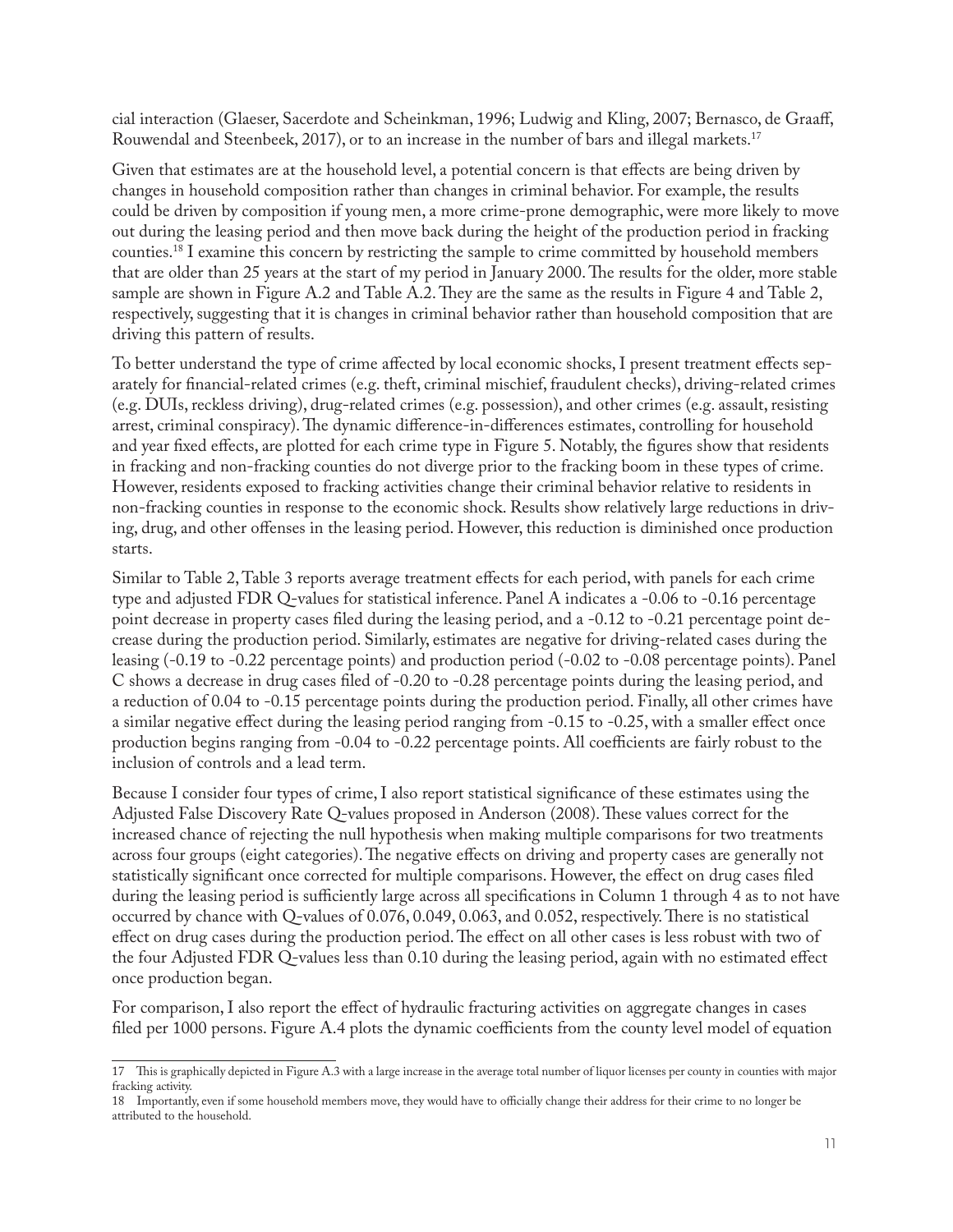1, with county and year fixed effects, for all cases and by case type. Again, counties do not diverge prior to fracking activities. However, estimates indicate increases in total cases filed, as well as drug, driving, assault, and all other cases during the fracking periods, specifically during production, which is consistent with prior literature.

Finally, I test whether the migrants entering the fracking counties were committing crimes at higher rates than the native population. This enables me to speak directly to a question of interest in the immigration literature of whether those moving into an area are more criminogenic in general. I measure the propensity to commit crime for a subset of those moving into the county. Specifically, I calculate the crime rate using the number of cases filed with an out-of-state address over the number of migrant tax exemptions filed in the county. I do the same for all crime committed by those with an address in North Dakota and the number of non-migrant tax exemptions in the county, fixing the total as of 2000. I find that the crime rate from 2004–2015 is higher for those moving into the county at 17%, as measured by crime committed by out-of-state individuals, compared to a rate of 7% for in-state individuals.19

Taken together, findings provide strong evidence of a reduction in residents' criminal behavior during the leasing period; these effects seem to be partially reduced by other effects during the production period. While I observe reductions in all crime types, results are primarily driven by drug-related crimes. This is in contrast to the county-level results, suggesting that compositional changes play an important role in the criminal response to economic conditions. Put differently, this suggests that the aggregate increases seen are due largely to additional crimes committed by those who move into the area. In contrast, the effect of the economic opportunity itself seems to have a negative effect on crime.

### **5.2 Results by intensity**

Results thus far have treated all counties on the shale play as receiving the same economic shock. However, some counties, particularly the four major oil and gas producing counties, experience much larger economic shocks than others. The oil production in each of these four counties was greater than the amount produced in the other 13 counties combined over this time period. To estimate the differential effect by treatment intensity, I report estimates from equation 1 separately for major and minor fracking counties in Table 4. For the leasing period, 2004 to 2008, estimates in Column 1 indicate a 0.38 percentage point decrease in cases filed by residents in counties with minor fracking activity and a 0.53 percentage point decrease in the major fracking counties, significant at the 5% and 10% level respectively. This represents a 19.5% reduction in cases filed in counties with minor fracking activity and a 27.5% reduction in the major fracking counties. The estimated effect is stable to the inclusion of a lead indicator, county specific trends, and allowing for time-shocks that vary with levels of pre-period observables. Estimates in Columns 2 to 4 range from a 0.38 to 0.43 percentage point decline in minor fracking counties and 0.57 to 0.73 in major fracking counties. All estimates are significant at conventional levels.

During the production period, estimates for minor fracking counties are similar in magnitude to the leasing period, ranging from a 0.18 to 0.39 percentage point reduction in cases filed, although the effect is only marginally significant. Estimates for major fracking counties are smaller in magnitude during the production period relative to the leasing period (-0.07 to -0.62 percentage points), and not consistently significant at conventional levels.

<sup>19</sup> This can be thought of as a conservative estimate. First, the crime rate for people moving into the county only considers crime from outof-state individuals, even though there is some in-migration to fracking counties from other areas in North Dakota. This also means that any additional crimes committed by those that move into the county from within the state are being considered as crimes committed by non-migrants for this exercise. Second, migrant and non-migrant tax exemptions are based on whether there is a change in filing county and state. To be conservative, the denominator for the out-of-state crime rate is the total of all inflows from 2000 through 2015. Similarly, I fix the total number of non-migrants in each county at the total in 2000 for each year as migrants that move into the area will be counted as non-migrants in their second year residing in the county.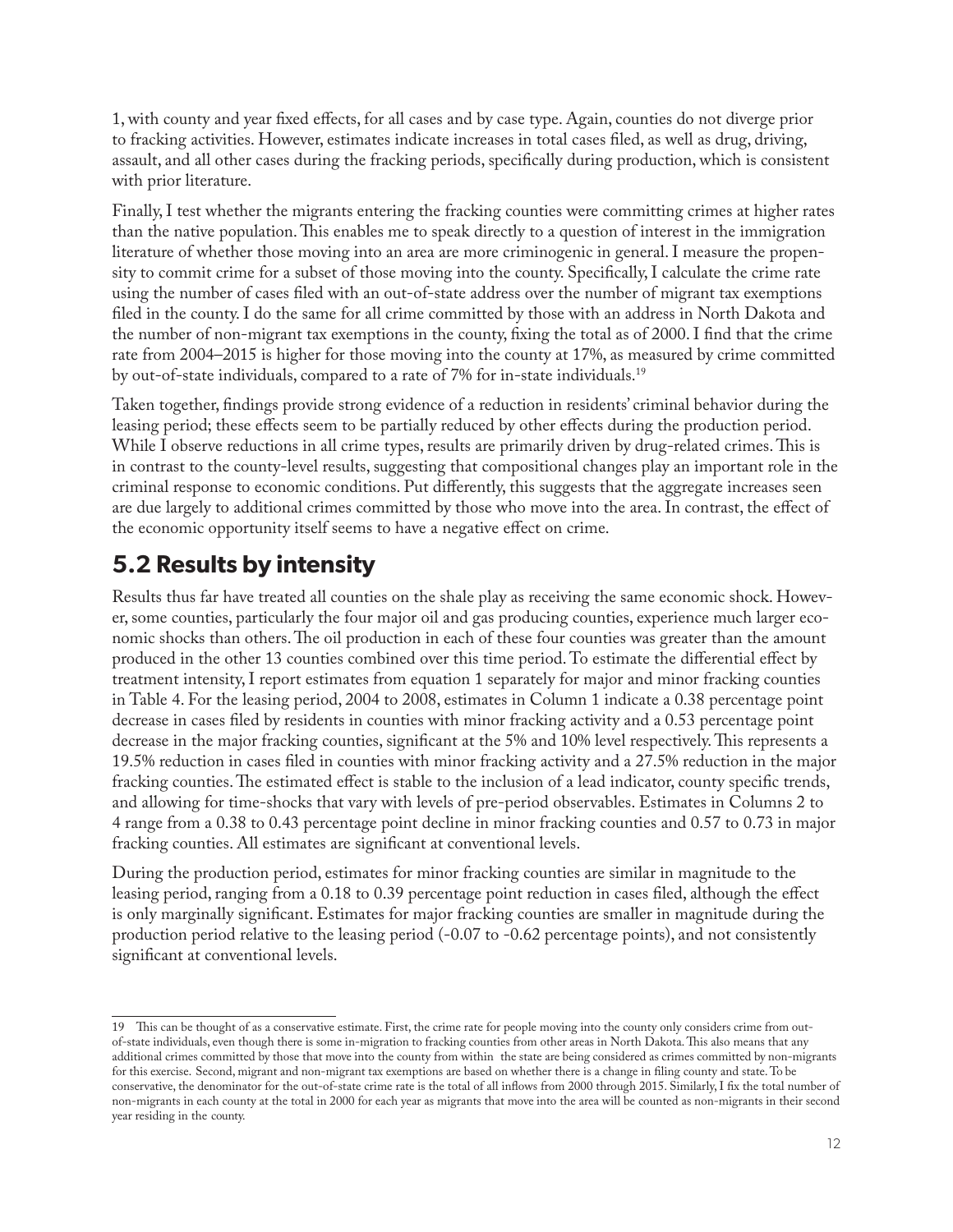As expected, the effect is larger in magnitude for the major fracking counties than the minor fracking counties initially, although coefficients are not statistically different. Importantly, this demonstrates that the effect is not driven solely by the four large fracking counties, as counties experiencing more modest economic shocks also see a significant reduction in crime. Additionally, the effect seems to fade more dramatically in the major fracking counties which also experience larger population and income changes during the production period. This is consistent with the interpretation that it is the other consequences of the in-migration, such as peer effects, and income that lead to a diminished reduction in crime for residents.

### **5.3 Results by lease-holder status**

In addition to the local economic shock, some residents in fracking counties also receive a large positive income shock in the form of oil royalties during the production period. Recall that the average household that signs a lease receives over \$7,500 per month from royalty payments. These payments may affect the decision to commit crime both for the leaseholder and the non-leaseholder as payments increase disposable income for illegal activities by leaseholders while increasing the income inequality and criminal opportunities for non-leaseholders. In Table 5, I estimate the extent to which the fracking activities may differentially affect residents using equation 2.

Estimates for lease-holders are mostly negative during leasing (-0.20 to -0.27 percentage points) and production (0.06 to -0.27 percentage points), although none are significant at conventional levels. Estimates for non-lease-holders range from -0.64 to -0.69 percentage points during the leasing period and are all significant at the 1% level. During the production period, estimates range from -0.33 to -0.57 for nonlease holders, with three of the four estimates significant at the 5% level. Estimates by lease-holder status are statistically different from each other at the 5% level, indicating that the overall reductions in crime shown in Table 2 are primarily driven by those who do not receive royalty payments. This suggests that it is the increase in job opportunities that reduces crime, rather than income per se. Moreover, the effect of job opportunities seems to be stronger than the effect of increased criminal opportunities.

# **6. Discussion**

In summary, I find that crime decreases during the leasing period in response to improved job opportu- nities (0.42 percentage point reduction), and that the effect is partially reduced once drilling activities escalate throughout the production period (0.26 percentage point reduction). Effects are largest and most consistent for drug-related crimes with a decrease of 0.21 percentage points in drug-related cases filed, although estimates are negative for all other crime categories as well. Importantly, the effect is not solely driven by the four largest oil producing counties. During the leasing period, there is a 0.53 percentage point crime reduction in the four major fracking counties, as compared to a 0.38 percent- age point reduction in the minor fracking counties. The effects diminish more in the major fracking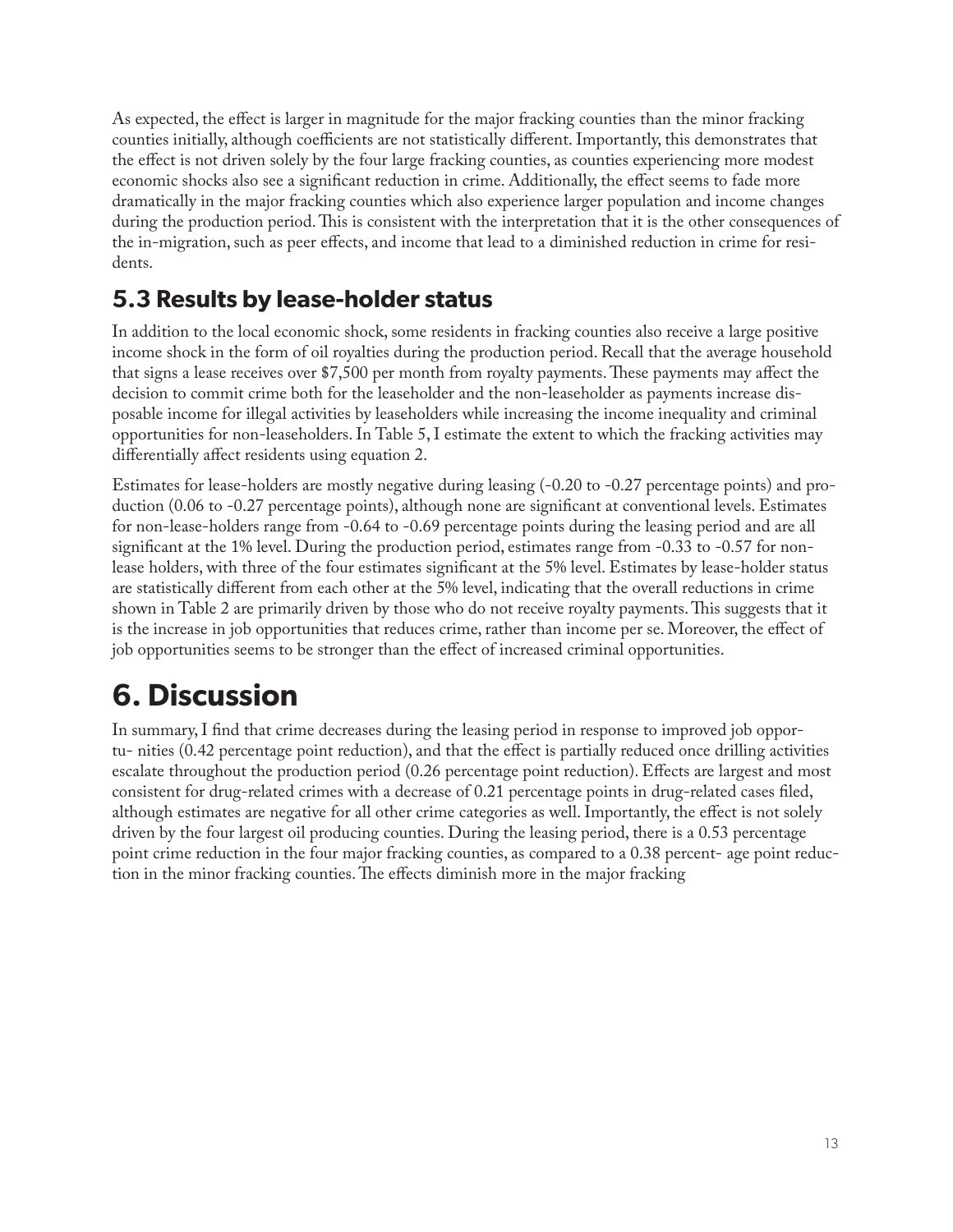counties, which suggests that other factors related to production contribute to offsetting the effect of improved labor market conditions. Additionally, I find that effects are strongest for non-leaseholders (0.64 percentage point reduction during the leasing period), and persist into the production period (0.44 percentage point reduction). This is consistent with those not receiving alternative income streams being most sensitive to the job opportunities.

One concern in interpreting the results described above is that the differences over time may be due to changes in the number of police officers. Becker (1968) and others highlight that the probability of detection factors into an individual's decision to commit crime, which is also echoed in the lab (Harbaugh, Mocan and Visser, 2013). Moreover, empirical evidence has shown that crime decreases in response to increased police presence (di Tella, 2004; Machin and Marie, 2011). To test for changes in the police force, I estimate the main model at the county level with total police officers as the outcome of interest. Figure 6a, indicates that the change in the number of police officers was negligible during the leasing period. As a result, changes in police are unlikely to be driving the significant reduction in crime observed during the leasing period. However, changes in police are potentially part of the treatment during the production period, although this is difficult to disentangle from other factors that changed during that period. Similarly, reductions in police resources from population increases may lead to fewer reported cases filed (Vollaard and Hamed, 2012). Figure 6b shows little evidence of changes in the population from 2004 to 2008, with large increases during the more labor-intensive production period. Again, population changes are less of a concern during the leasing period, but are likely to be a part of the treatment effects after 2008 as previously discussed.

Relatedly, a concern may be that individuals identified as residents may have moved out of the county or, more importantly, the State of North Dakota during the fracking periods. This could be an issue if changes in crime are simply from not observing the criminal behavior of an individual that moved out of the state. Anecdotally, it seems improbable that residents would disproportionately move out of fracking counties as economic conditions improved. I empirically check for evidence of out-migration using the number of tax exemptions that move out of a county each year. I find no evidence of differential out-migration during the initial leasing period. I find signs of out-migration only toward the end of the production period when those who had moved into the county begin leaving as shown in Figure 7

While I am not able to directly test for the mechanism underlying the decrease in crime from improved economic opportunities, I suggest two potential pathways. First, it is possible that decreases in crime are the result of an incapacitation effect, as individuals become occupied with legal work and thus have less time for criminal activities. This is similar to the incapacitation effect of school on juvenile crime ( Jacob and Lefgren, 2003). A second explanation is that residents may no longer feel the need to engage in activities related to crime, such as drug use, given their improved economic outlook. This is consistent with work by Case and Deaton (2015; 2017) and Autor, Dorn and Gordon (forthcoming), who document an increasing number of deaths from drugs, alcohol and suicide associated with deteriorating economic conditions. This is also consistent with Becker (1968) which predicts individuals are less likely to engage in criminal activity if they have more to lose if apprehended. As a result, a more positive outlook on economic conditions, whether expected or realized, may also lower crime.

# **7. Conclusion**

This paper studies the effect of local economic shocks on individuals' decisions to commit crime. Specifically, I exploit the recent boom in hydraulic fracturing activities as a plausibly exogenous shock to local economic conditions. Using detailed administrative data on all criminal cases filed in North Dakota from 2000 to 2017, I estimate the effect of increased job opportunities on criminal behavior. An important strength of this study is that by focusing the analysis on all rural residents already living in the area prior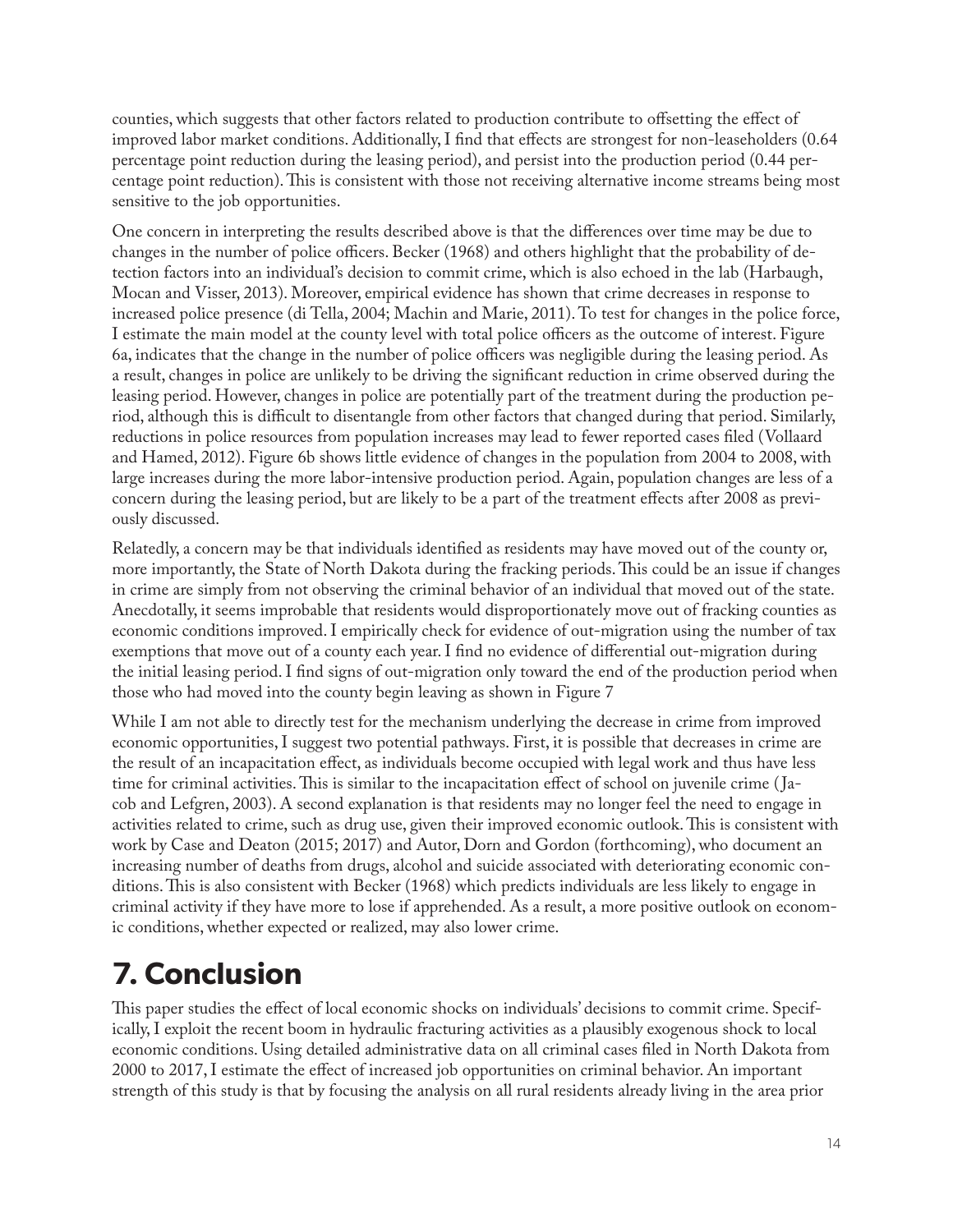to fracking, I can distinguish the effect of improved economic opportunity from the effect of population inflows on aggregate crime.

Results indicate that, consistent with the existing literature, aggregate crime increased in fracking counties relative to non-fracking counties. This was particularly true during the more labor-intensive fracking activities. However, local residents engage in less criminal activity at the start of the boom with a smaller effect in later years. Effects are largest and most robust for drug offenses, and are observed across all counties with fracking activity. Additionally, I show that effects are most pronounced for residents that do not also receive royalty payments. Taken together, results suggest that residents reduce their criminal activity in response to improved job opportunities, but that other changes from local economic shocks, such as peer composition, seems to offset this effect. This is consistent with economic opportunities reducing crime and highlights the role of compositional changes on the aggregate effects on crime.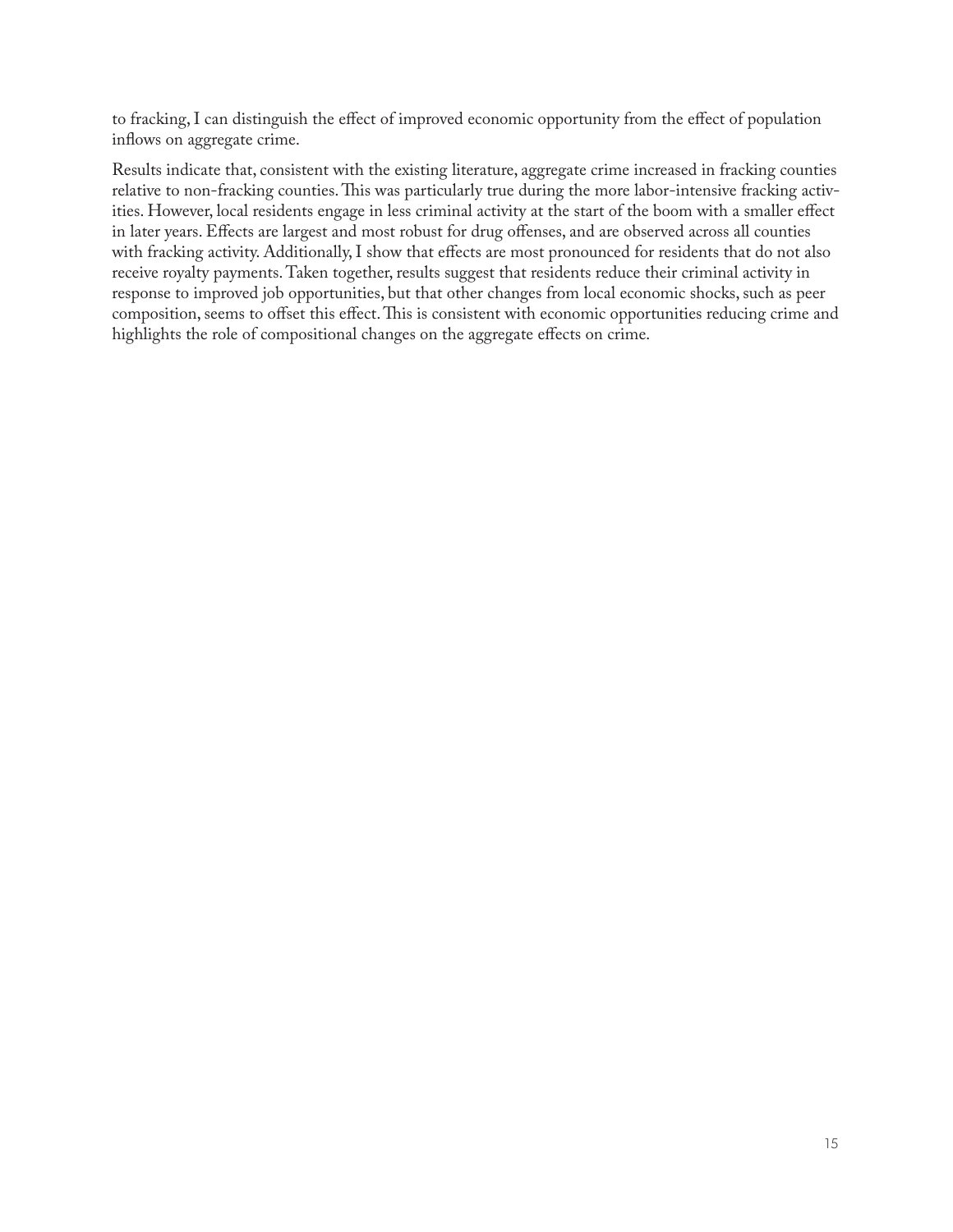### **References**

- Abadie, Alberto, Alexis Diamond, and Jens Hainmueller, "Synthetic Control Methods for Comparative Case Studies: Estimating the Effect of California's Tobacco Control Program," *Journal of the American Statistical Association*, 2010, *105* (490), 493–505.
- Agan, Amanda and Michael Makowsky, "The Minimum Wage, EITC, and Criminal Recidivism," 2018. NBER Working Paper No. 25116.
- Allcott, Hunt and Daniel Keniston, "Dutch Disease or Agglomeration? The Local economic Effects of Natural Resource Booms in Modern America," *The Review of Economic Studies*, 2017, *85* (2), 695– 731.
- Anderson, Michael L, "Multiple Inference and Gender Differences in the Effects of Early Intervention: A Reevaluation of the Abecedarian, Perry Preschool, and Early Training Projects," *Journal of the American Statistical Association*, 2008, *103* (484), 1481–1495.
- Andrews, Rodney J and Monica Deza, "Local Natural Resources and Crime: Evidence from Oil Price Fluctuations in Texas," *Journal of Economic Behavior & Organization*, 2018, *151*, 123–142.
- Autor, David, David Dorn, and Hanson Gordon, "When Work Disappers: Manufacturing Decline and the Falling Marriage Market Value of Young Men," *American Economic Review: Insights*, forthcoming.
- Axbard, Sebastian, "Income Opportunities and Sea Piracy in Indonesia: Evidence from Satellite Data," *American Economic Journal: Applied Economics*, 2016, *8* (2), 154–194.
- Bartik, Alexander, Janet Currie, Michael Greenstone, and Christopher Knittel, "The Local Economic and Welfare Consequences of Hydraulic Fracturing," 2016. NBER Working Paper No. 23060.
- Becker, Gary S, "Crime and Punishment: An Economic Approach," *Journal of Political Economy*, 1968, *76*   $(2), 169 - 217.$
- Bell, Brian, Anna Bindler, and Stephen Machin, "Crime Scars: Recessions and the Making of Career Criminals," *Review of Economics and Statistics*, forthcoming.
- Bell, Brian, Francesco Fasani, and Stephen Machin, "Crime and Immigration: Evidence from Large Immigrant Waves," *Review of Economics and Statistics*, 2013, *21* (3), 1278–1290.
- Bernasco, Wim, Thomas de Graaff, Jan Rouwendal, and Wouter Steenbeek, "Social Interactions and Crime Revisited: An Investigation using Individual Offender Data in Dutch Neighborhoods," *Review of Economics and Statistics*, 2017, *99* (4), 622–636.
- Besley, Timothy and Anne Case, "Unnatural Experiments? Estimating the Incidence of Endogenous Policies," *The Economic Journal*, 2000, *110* (467), 672–694.
- Butcher, Kristin F and Anne Morrison Piehl, "Why Are Immigrants' Incarceration Rates so Low? Evidence on Selective Immigration, Deterrence, and Deportation," 2007. NBER Working Paper No. 13229.
- Card, David and Laura Giulliano, "Peer Effects and Multiple Equilibria in the Risky Behavior of Friends," *Review of Economics and Statistics*, 2013, *95* (4), 1130–1149.
- Case, Ann and Angus Deaton, "Rising Morbidity and Mortality in Midlife among White Non-Hispanic Americans in the 21st Century," *PNAS*, 2015, *112* (49), 15078–15083.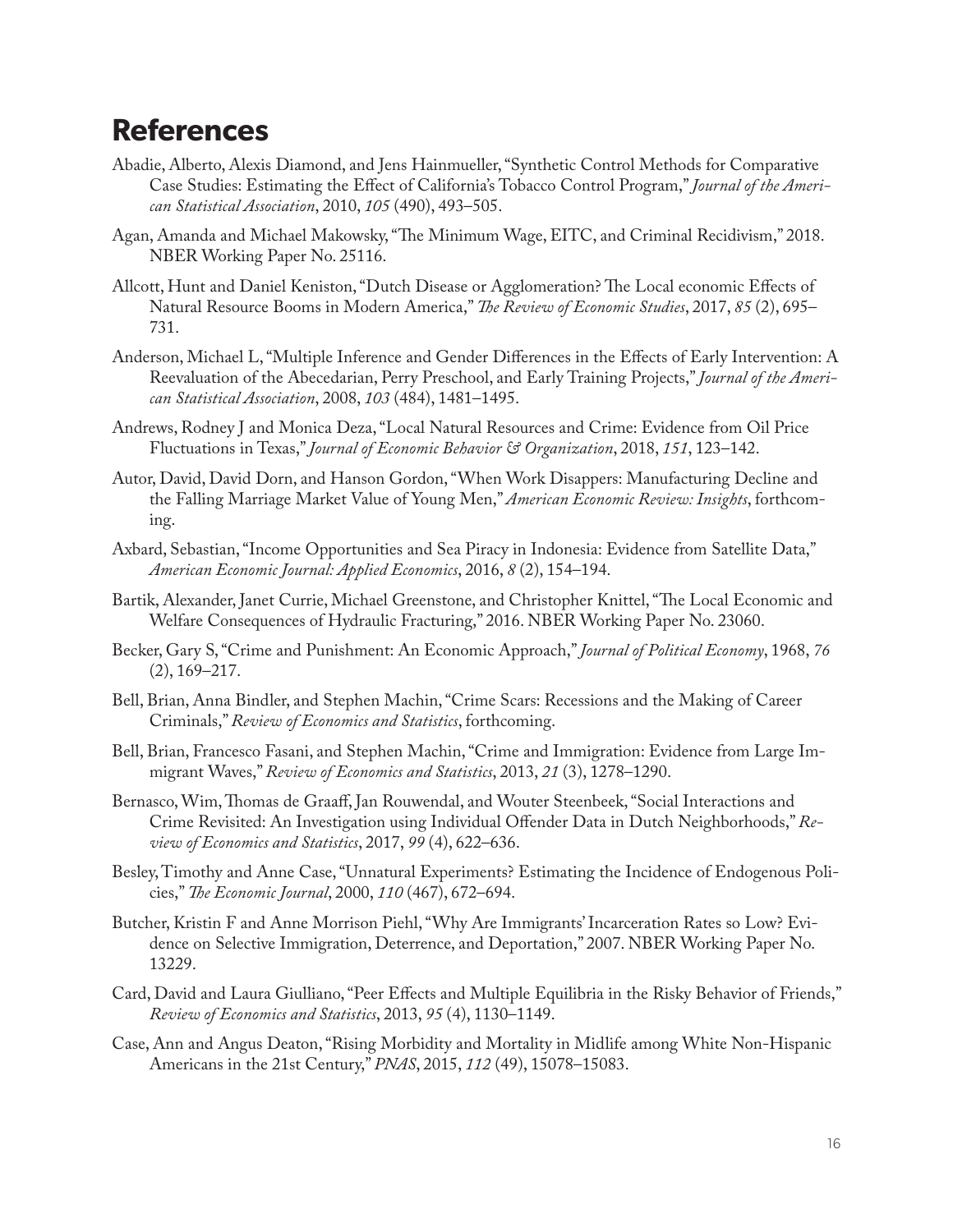- Case, Ann and Angus Deaton, "Mortality and Morbidity in the 21st Century," *Brookings Papers on Economic Activity*, 2017, pp. 397–476.
- Chalfin, Aaron, "The Long-Run Effect of Mexican Immigration on Crime in US Cities: Evidence from Variation in Mexican Fertility Rates," *American Economic Review Papers & Proceedings*, 2015, *105* (5), 220–225.
- Cook, Philip, *The Supply and Demand of Criminal Opportunities*, Vol. 7, University of Chicago Press, 1986.
- Crooks, Ed, "The US Shale Revolution," 2015. Financial Times Accessed 1-August-2018 https://www. ft.com/content/2ded7416-e930-11e4-a71a-00144feab7de.
- Department of Mineral Resources, "ND Historical Barrels of Oil Produced by County," 2018. Accessed 17-July-2019 at https://www.dmr.nd.gov/oilgas/stats/countymot.pdf.
- di Tella, Rafael, "Do Police Reduce Crime? Estimates Using the Allocation of Police Forces After a Terrorist Attack," *American Economic Review*, 2004, *39* (1), 65–73.
- Dix-Carneiro, Rafeal, Rodrigo Soares, and Gabriel Ulyssea, "Economic Shocks and Crime: Evidence from the Brazilian Trade Liberalization," *American Economic Journal: Applied Economics*, forthcoming.
- Energy Information Administration, "Hydraulic Fracturing Accounts for about Half of Current U.S. Crude Oil Production," 2016. Accessed 17-July-2019 at https://www.eia.gov/todayinenergy/detail. php?id=25372.
- Energy Information Administration, "North Dakota Crude Oil First Purchase Price," 2018. Accessed 17- July-2019 at https://www.eia.gov/dnav/pet/hist/LeafHandler.ashx?n=pet&s=f002038 3&f=m.
- Energy Information Administration, "Where Our Natural Gas Comes from Basics," 2018. Accessed 17- July-2019 at https://www.eia.gov/energyexplained/print.php?page=natural\_gas\_where.
- Eren, Ozkan and Emily Owens, "Fracking, Recidivism and Crime," 2019. Working Paper.
- Evans, William N and Julie H Topoleski, "The Social and Economic Impact of Native American Casinos," 2002. NBER Working Paper No. 9198.
- Fetzer, Thiemo, "Fracking Growth," 2014. CEP Discussion Papers dp1278.
- Feyrer, James, Erin Mansur, and Bruce Sacerdote, "Geographic Dispersion of Economic Shocks: Evidence from the Fracking Revolution," *American Economic Review*, 2017, *107* (4), 1313–34.
- Freedman, Matthew and Emily Owens, "Your Friends and Neighbors: Localized Economics Development and Criminal Activity," *Review of Economics and Statistics*, 2016, *98* (2), 233–253.
- Galbiati, Roberto, Aurelie Ouss, and Arnaud Philippe, "Jobs, News and Re-offending after Incarceration," 2018. Working Paper.
- Gittings, R. Kaj and Travis Roach, "Who Really Benefits from a Resource Boom? Evidence from the Marcellus and Utica Shale Plays," 2018. Working Paper.
- Glaeser, Edward, Bruce Sacerdote, and Jose Scheinkman, "Crime and Social Interactions," *Quarterly Journal of Economics*, 1996, *11* (2), 507–548.
- Gould, Eric, Bruce Weinberg, and David Mustard, "Crime Rates and Local Labor Market Opportunities in the United States: 1979–1997," *Review of Economics and Statistics*, 2002, *84* (1), 45–61.
- Grieco, Justin, "BRAC and Crime: Examining the Effects of an Installation's Closure on Local Crime," 2017. Working Paper.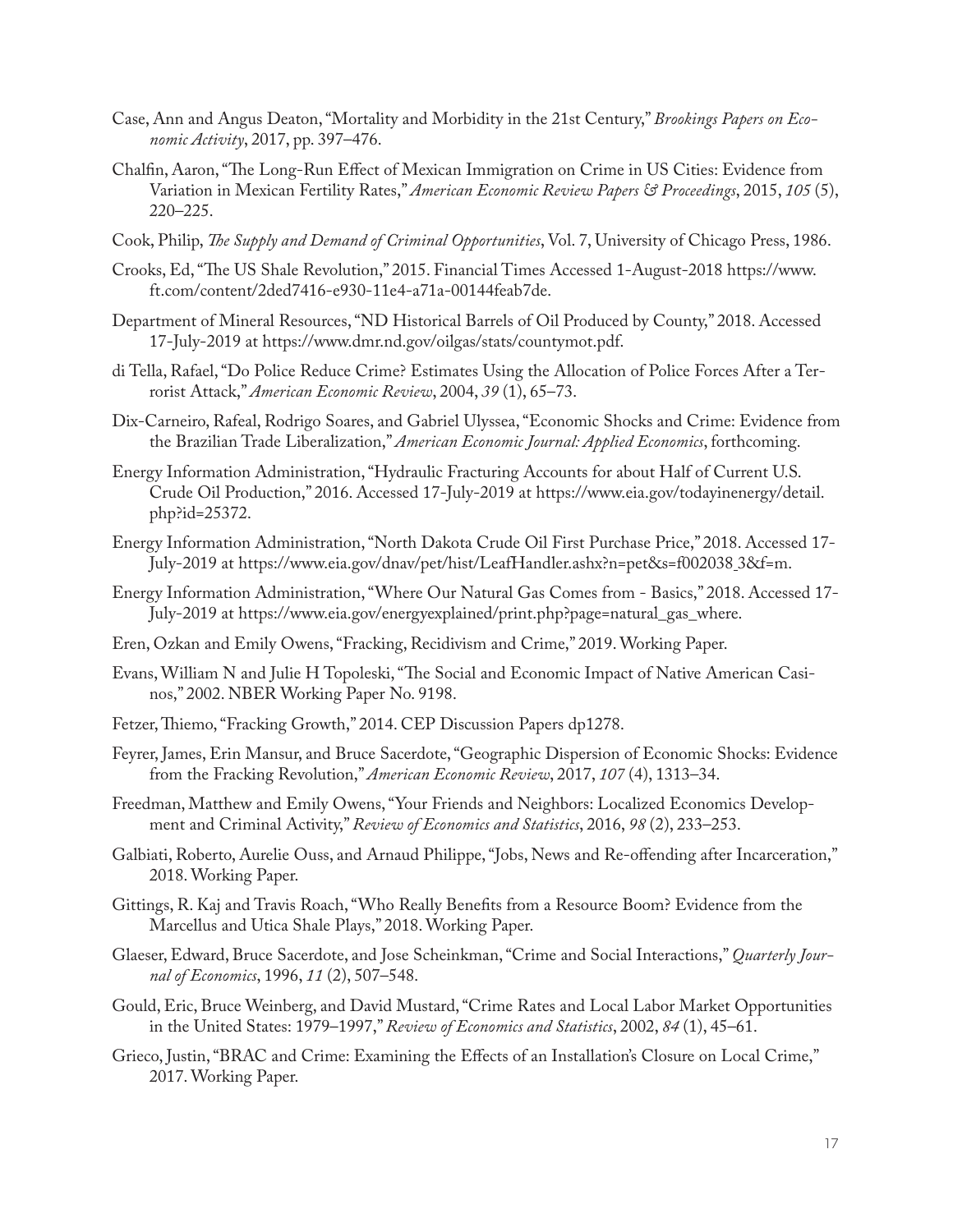- Grinols, Earl and David Mustard, "Casinos, Crime, and Community Costs," *Review of Economics and Statistics*, 2006, *88* (1), 28–45.
- Harbaugh, William T, Naci Mocan, and Michael S Visser, "Theft and Deterrence," *Journal of Labor Research*, 2013, *34* (4), 389–407.
- Jacob, Brian and Lars Lefgren, "Are Idle Hands the Devil's Workshop? Incapacitation, Concentration, and Juvenile Crime," *American Economic Review*, 2003, *93* (5), 1560–1577.
- James, Alexander and Brock Smith, "There Will be Blood: Crime Rates in Shale-Rich US Counties," *Journal of Environmental Economics and Management*, 2017, *84*, 125–152.
- Komarek, Timothy, "Crime and Natural Resource Booms: Evidence from Unconventional Natural Gas Production," 2017. Working Paper.
- Ludwig, Jens and Jeffrey Kling, "Is Crime Contagious?," *The Journal of Law and Economics*, 2007, *50* (3), 491–518.
- Machin, Stephen and Oliver Marie, "Crime and Police Resources: The Street Crime Initiative, *Journal of the European Economic Association*, 2011, *9* (4), 678–701.
- Maniloff, Peter and Ralph Mastromonaco, "The Local Economic Impacts of Hydraulic Fracturing and Determinants of Dutch Disease," 2014. Colorado School of Mines, Division of Economics and Business Working Paper No.2014-08.
- Mejia, Daniel and Pascual Restrepo, "Crime and Conspicuous Consumption," *Journal of Public Economics*, 2016, *135*, 1–14.
- Miles, Thomas J and Adam B Cox, "Does Immigration Enforcement Reduce Crime? Evidence from Secure Communities," *The Journal of Law and Economics*, 2014, *57* (4), 937–973.
- Montolio, Daniel, "The Unintended Consequences on Crime of 'Pennies from Heaven'," 2018. IDB Working Paper No. IDB-WP-666.
- North Dakota Department of Labor and Human Rights, "Employment Applications and Interviews: Important information for Employers & Employees," 2018. Accessed 21-September-2018 https:// www.nd.gov/labor/sites/www/files/documents/Brochures/Employment% 20Applications%20 %26%20Interviews%20-%20color.pdf.
- Raphael, Steven and Rudolf Winter-Ebmer, "Identifying the Effect of Unemployment on Crime," *The Journal of Law and Economics*, 2001, *44* (1), 259–283.
- Schnepel, Kevin T, "Good Jobs and Recidivism," *The Economic Journal*, 2017, *128* (608), 447–469.
- Spenkuch, J¨org L, "Understanding the Impact of Immigration on Crime," *American Law and Economics Review*, 2013, *16* (1), 177–219.
- U.S. Bureau of Economic Analysis, "Real Total Gross Domestic Product for North Dakota," 2018. Accessed 18-September-2018 https://fred.stlouisfed.org/series/NDRGSP.
- U.S. Bureau of the Census, "Median Household Income in North Dakota," 2018. Accessed 18-September-2018 https://fred.stlouisfed.org/series/MEHOINUSNDA646N.
- Vollaard, Ben and Joseph Hamed, "Why the Police have and Effect on Violent Crime After All: Evidence from the British Crime Survey," *The Journal of Law and Economics*, 2012, *55* (4), 901–924.
- Wang, Zhongmin and Alan Krupnick, "A Retrospective Review of Shale Gas Development in the United States: What Led to the Boom?," *Economics of Energy & Environmental Policy*, 2015, *4.*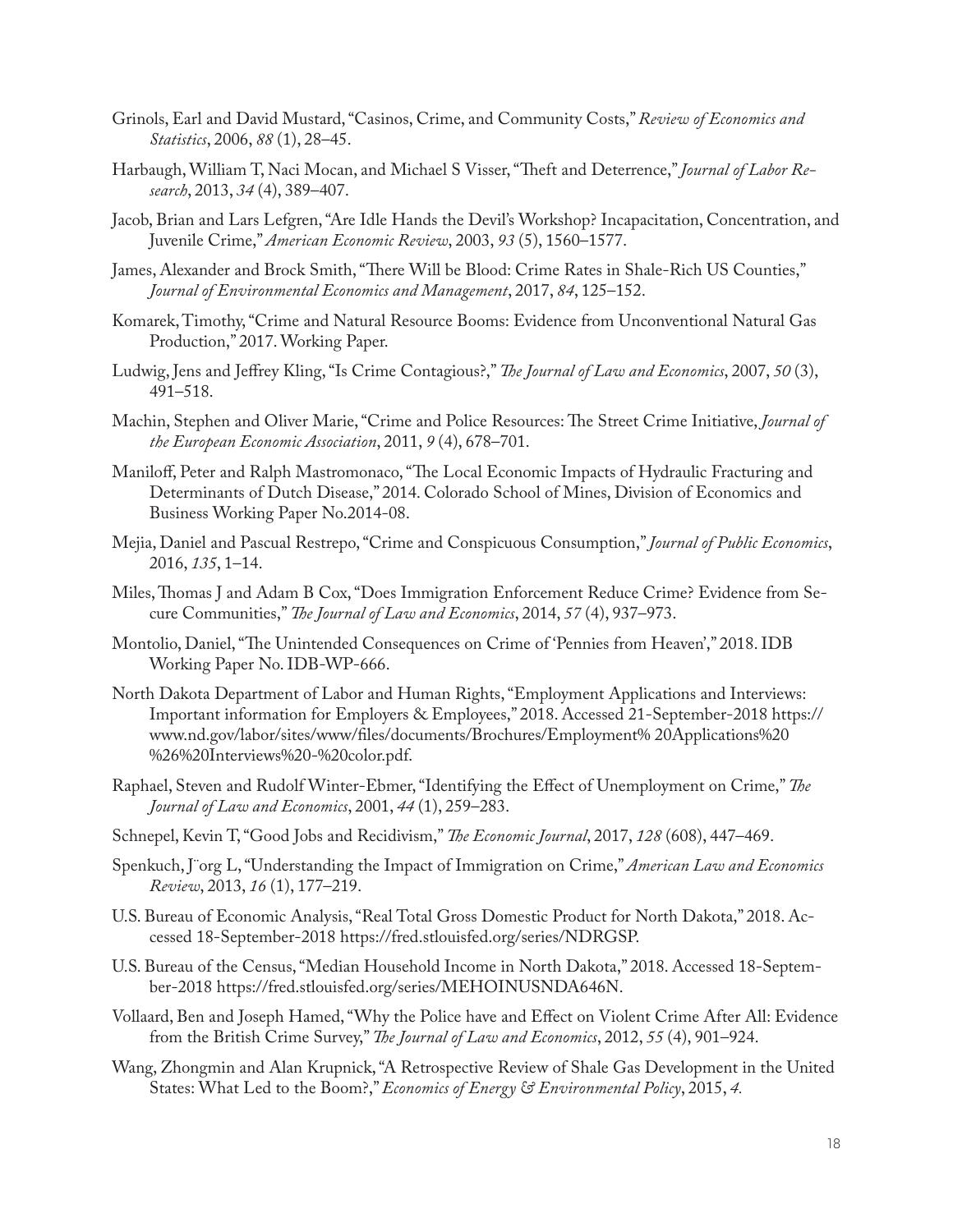- Weber, Jeremy G, "A Decade of Natural Gas Development: The Makings of a Resource Curse?," *Resource and Energy Economics*, 2014, *37*, 168–183.
- Wilson, Riley, "Moving to Economic Opportunity: The Migration Response to the Fracking Boom," 2017. Working Paper.
- Yang, Crystal, "Local Labor Markets and Criminal Recidivism," *Journal of Public Economics*, 2017, *147*, 16–29.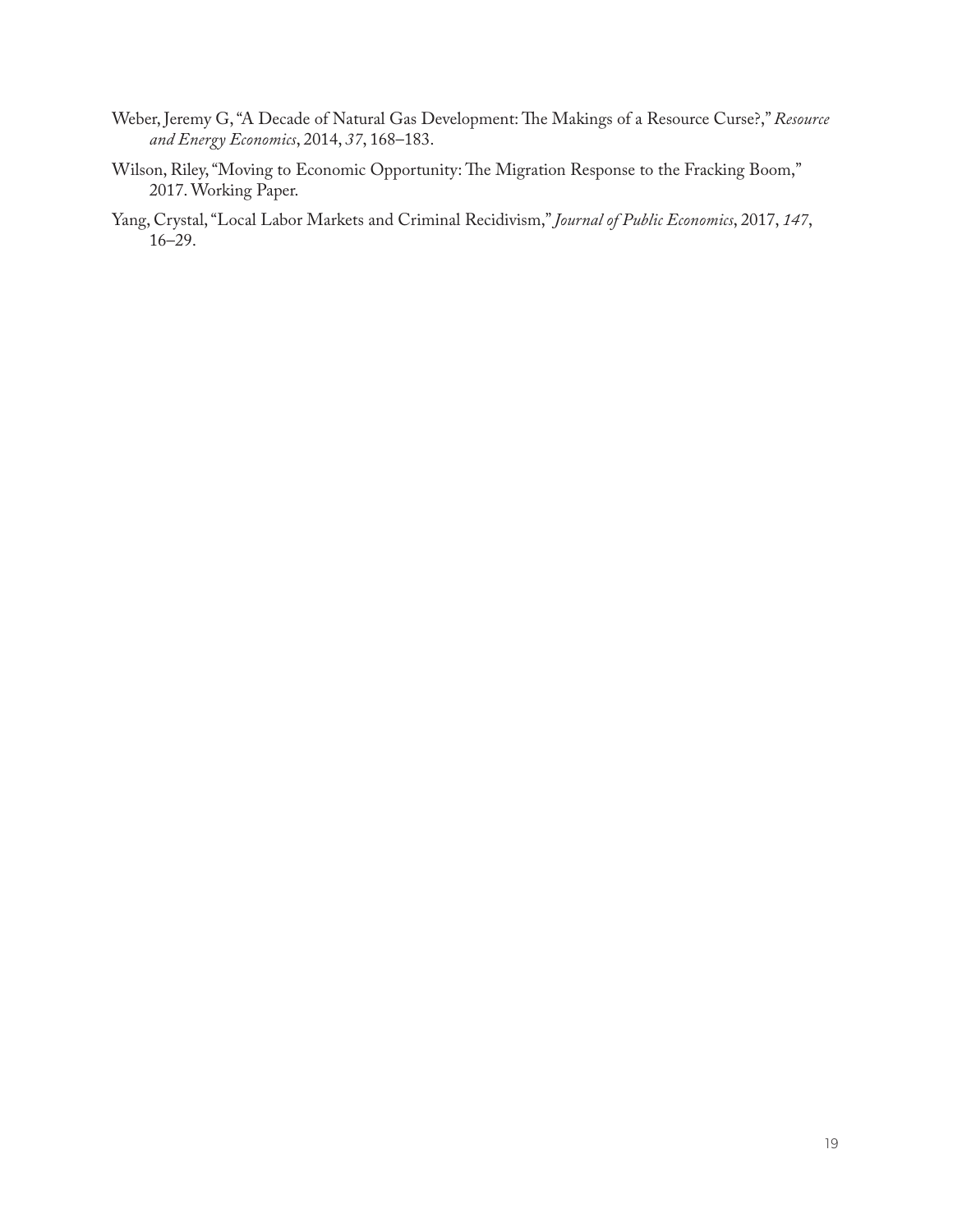# **8. Figures**

Figure 1: Fracking counties in North Dakota



Source: Labor Market Information Center, Job Service North Dakota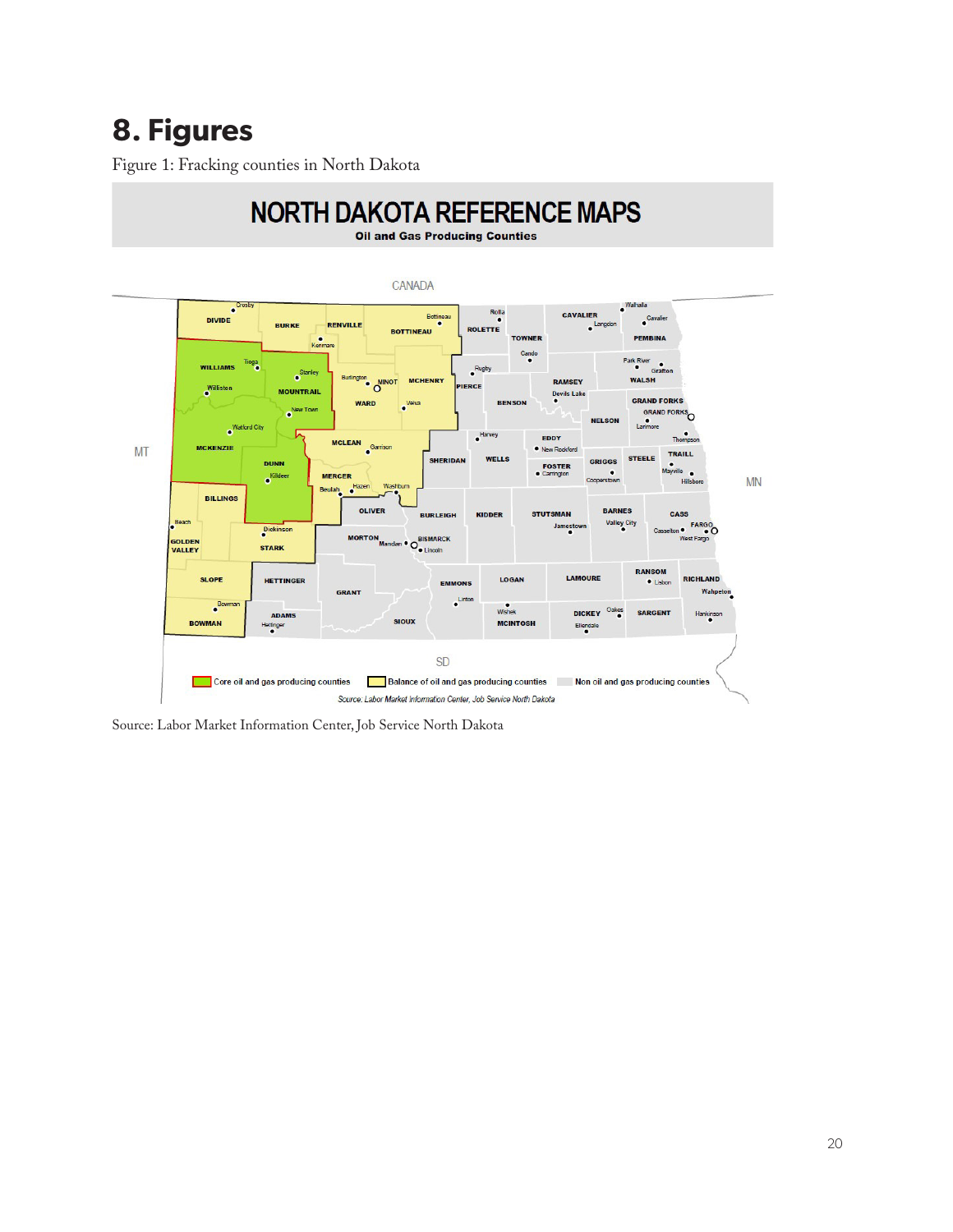Figure 2: Leasing and production





(b) productions



Notes: All leases in North Dakota are collected from Drilling Info for 2000–2017. Only leases matched to rural residents in the early 2000s are depicted in the figure above, as this is the sample of leases used in the analysis. Monthly county production data are from North Dakota Department of Mineral Resources.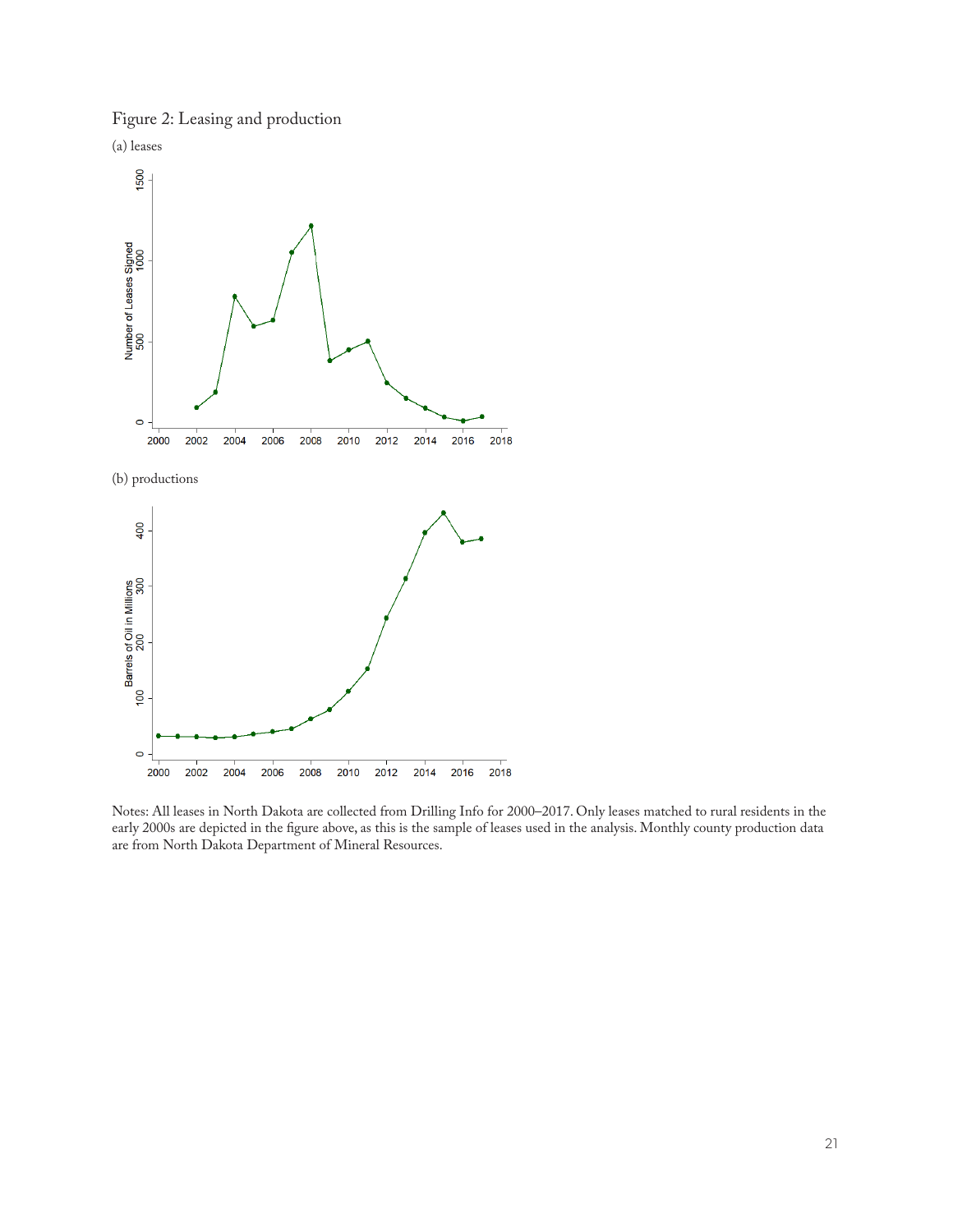

Figure 3: County demographics by fracking region

Notes: Data on income and jobs are from Bureau of Economic Analysis. Population is calculated using the number of migrant and non-migrant tax exemptions from the Internal Revenue Service. Police employment data are from the Uniform Crime Reporting Program: Police Employee (LEOKA) Data.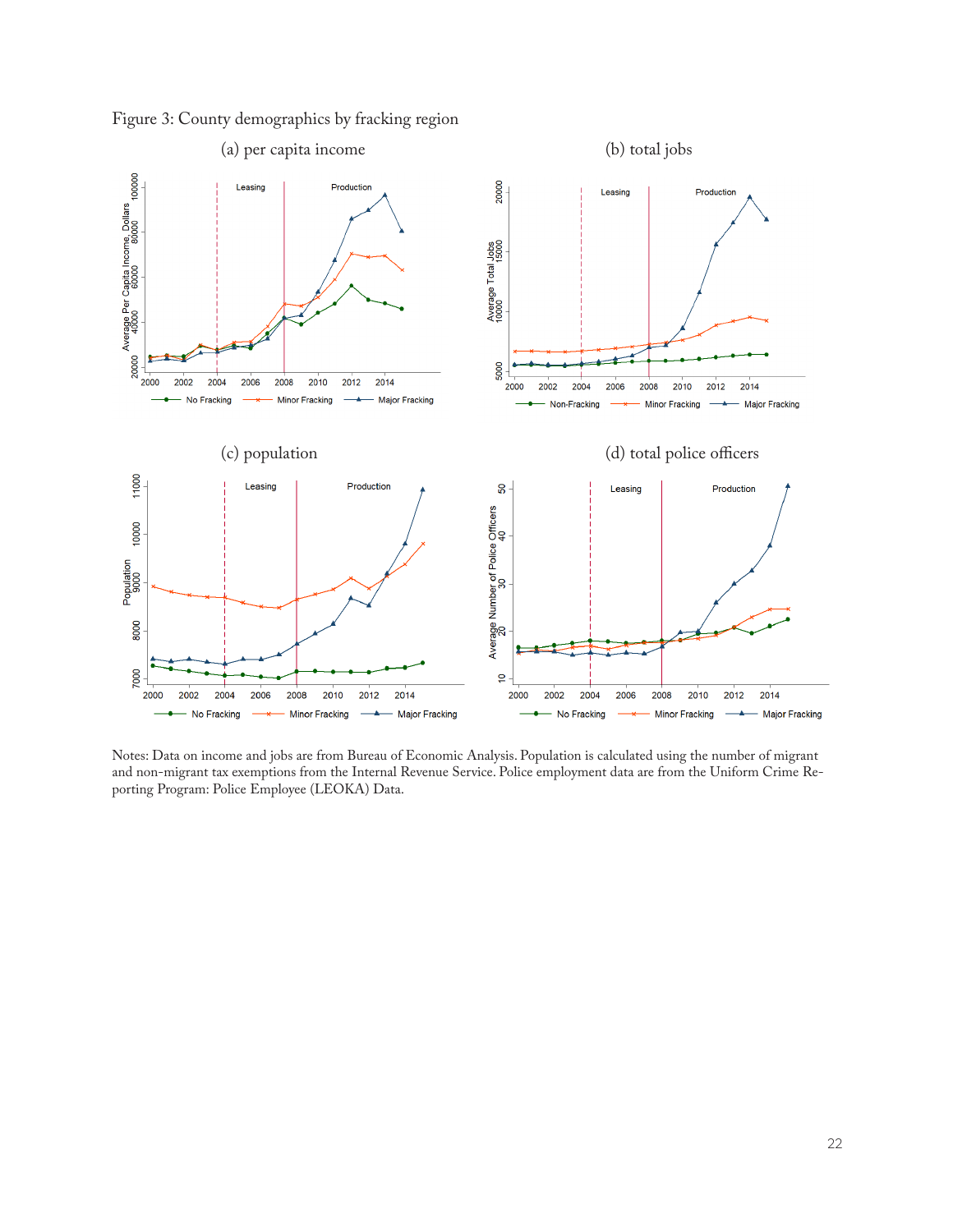

Figure 4: Dynamic difference-in-difference estimates of the effect of fracking on crime

Notes: Dynamic difference-in-differences estimates from equation 1. Standard errors are clustered at the county-level and 95% confidence intervals are shown. Data are from the State of North Dakota Judicial Branch from 2000–2017.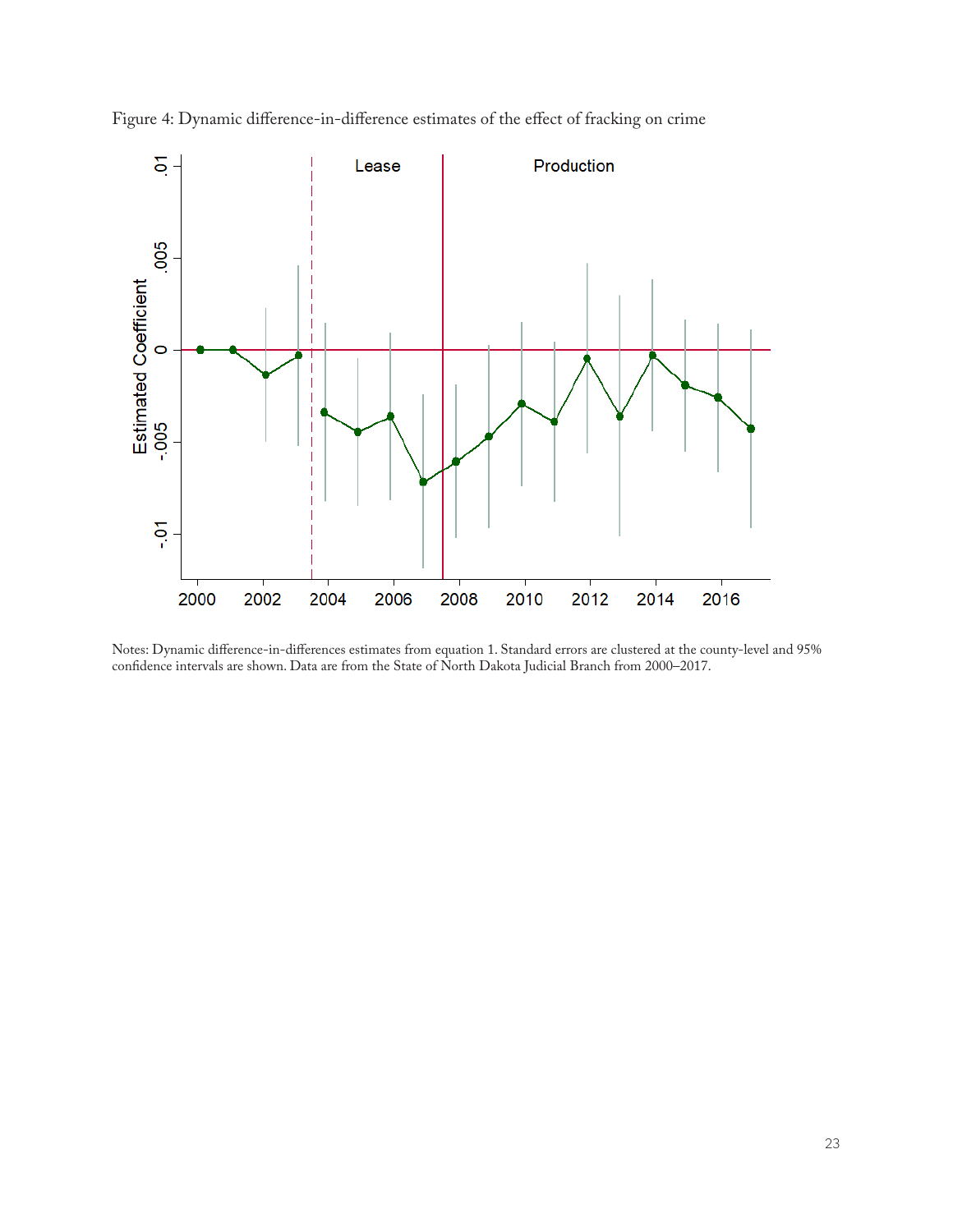

Figure 5: Dynamic difference-in-difference estimates of the effect of fracking on crime, by crime type

Notes: Dynamic difference-in-differences estimates from equation 1 with household and year fixed effects. Stan- dard errors are clustered at the county-level and 95% confidence intervals are shown. Data are from the State of North Dakota Judicial Branch from 2000–2017.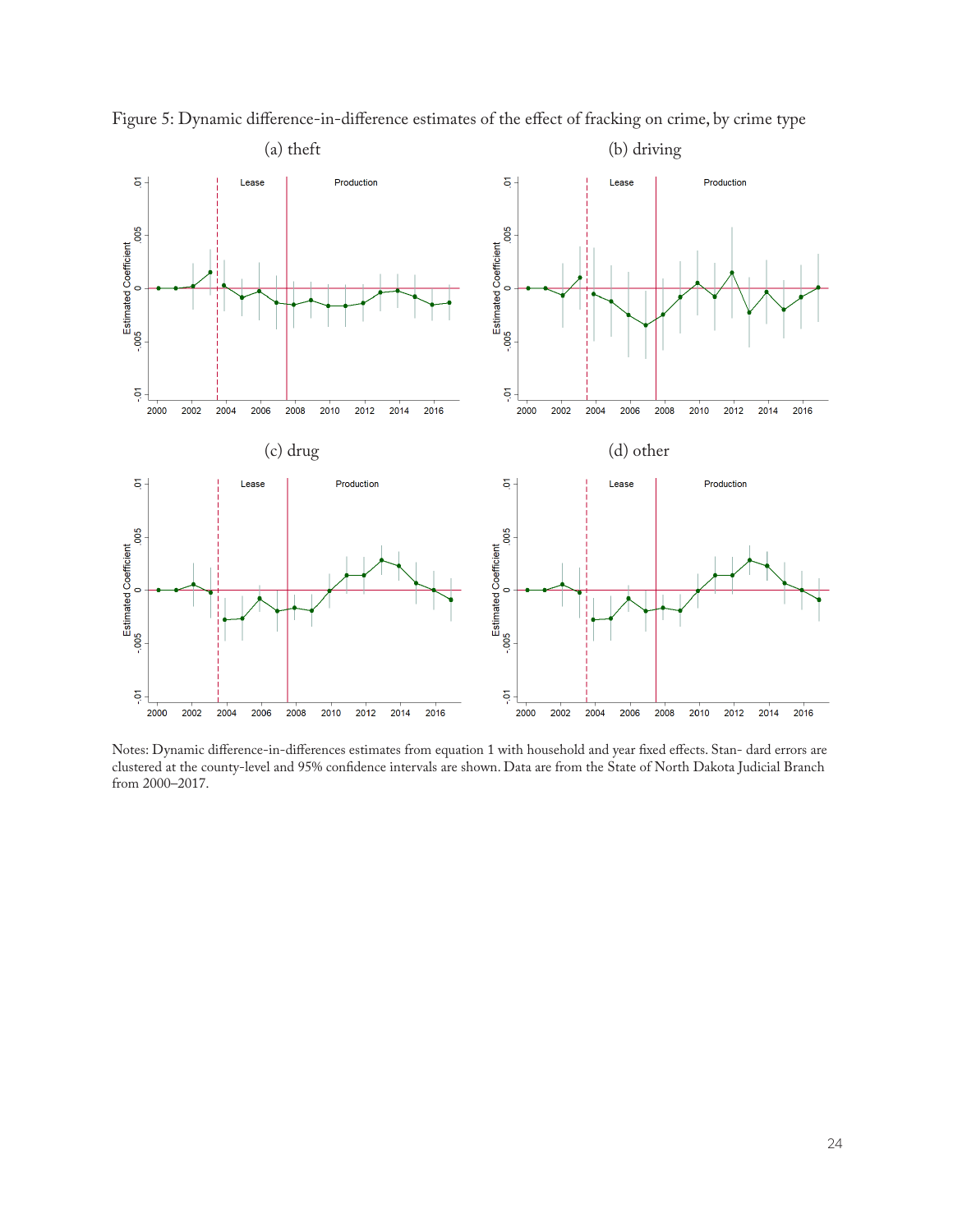Figure 6: Dynamic difference-in-difference estimates of the effect of fracking on police and population (a) total officers



Notes: Dynamic difference-in-differences estimates from equation 1 at the county-level. Standard errors are clustered at the county-level and 95% confidence intervals are shown. Data are from Internal Revenue Service and Uniform Crime Reporting Program Data [United States]: Police Employee (LEOKA).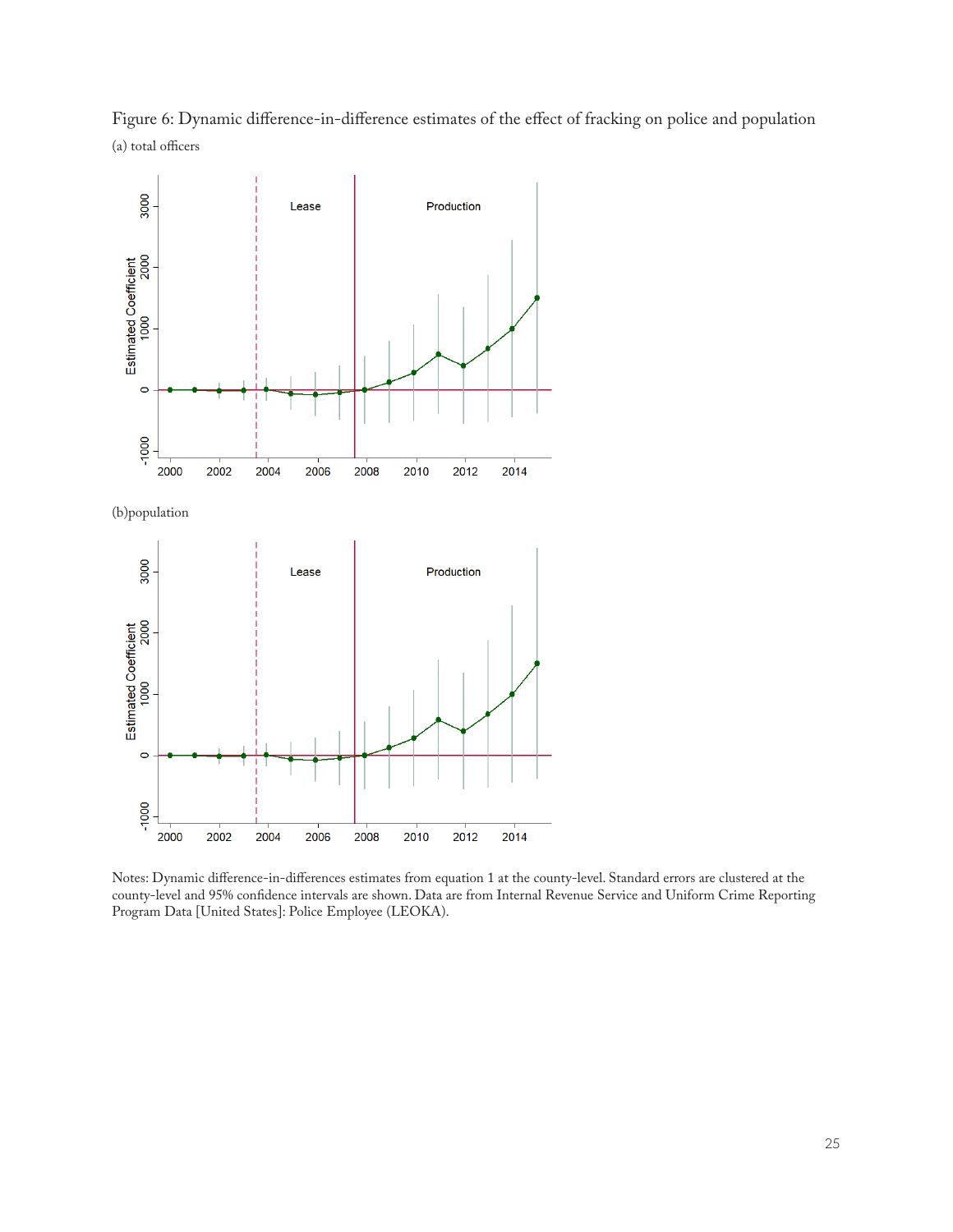



Notes: Dynamic difference-in-differences estimates from equation 1 with county and year fixed effects. Standard errors are clustered at the county-level and 95% confidence intervals are shown. Outcome is defined as total number of out-migration exemptions. An exemption is classified as a migrant if it is filed in a different county than in the previous year. The exemption would be an out-migrant for the county of filing in the previous year and an in-migrant for the county of filing in the current year. Data on all exemptions is from the Internal Revenue Service.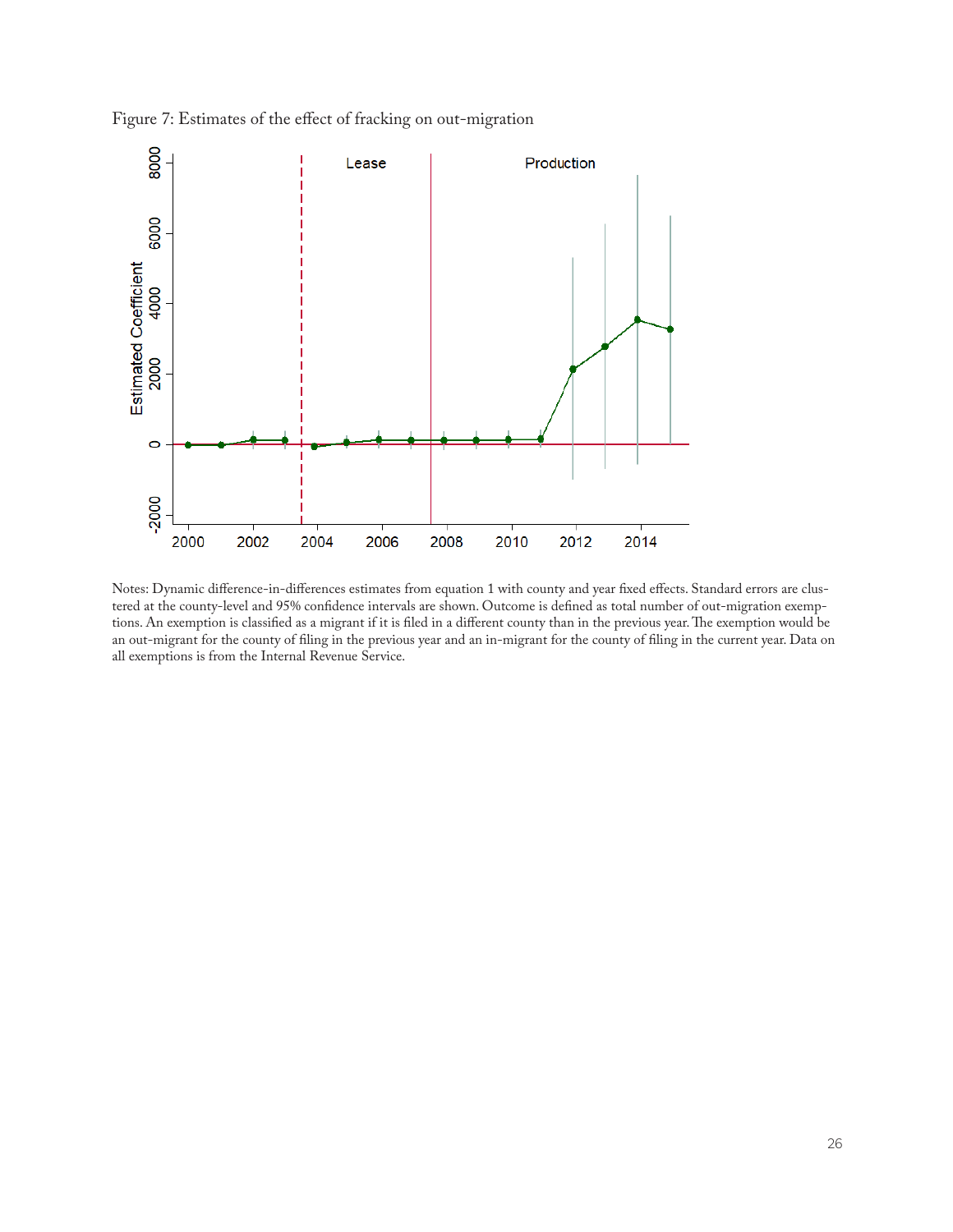## **9. Tables**

Table 1: Summary statistics

|                                  | A11            | Fracking<br>County | Non-Fracking<br>County | Lease<br>Holder | Non-Lease<br>Holder |
|----------------------------------|----------------|--------------------|------------------------|-----------------|---------------------|
| Panel A: Household               |                |                    |                        |                 |                     |
| Case ever filed                  | 0.20           | 0.20               | 0.20                   | 0.22            | 0.19                |
|                                  | (0.40)         | (0.40)             | (0.40)                 | (0.42)          | (0.39)              |
| Lease holder                     | 0.21           | 0.42               | 0.08                   | $1.00\,$        | 0.00                |
|                                  | (0.40)         | (0.49)             | (0.27)                 | (0.00)          | (0.00)              |
| Average monthly payment          | 1536.44        | 4537.84            | 164.82                 | 7444.07         | 0.00                |
|                                  | (12363.99)     | (2978.48)          | (2973.10)              | (26396.15)      | (0.00)              |
| Average number of months<br>paid | 7.51           | 11.09              | 1.14                   | 36.41           | 0.00                |
|                                  | (28.98)        | (34.35)            | (11.49)                | (54.94)         | (0.00)              |
| Observations                     | 31167          | 9775               | 21392                  | 6432            | 24735               |
| Panel B: Household-Year          |                |                    |                        |                 |                     |
| Casefiled                        | 0.0232         | 0.0219             | 0.0238                 | 0.0283          | 0.0218              |
| Drug charge                      | 0.0047         | 0.0035             | 0.0050                 | 0.0060          | 0.0043              |
| Driving charge                   | 0.0133         | 0.0129             | 0.0134                 | 0.0166          | 0.0124              |
| Theft charge                     | 0.0043         | 0.0041             | 0.0045                 | 0.0049          | 0.0042              |
| Other charge                     | 0.0085         | 0.0081             | 0.0088                 | 0.0105          | 0.0080              |
| Observations                     | 561006         | 175950             | 385056                 | 115776          | 445230              |
| Panel C: Charges                 |                |                    |                        |                 |                     |
| Charges per case                 | 1.14           | 1.11               | 1.15                   | 1.14            | 1.14                |
|                                  | (0.60)         | (0.49)             | (0.64)                 | (0.64)          | (0.59)              |
| Felony charge                    | 0.10           | 0.09               | 0.11                   | 0.11            | 0.10                |
|                                  | (0.31)         | (0.28)             | (0.31)                 | (0.31)          | (0.30)              |
| Driving charge                   | 0.44           | 0.45               | 0.43                   | 0.44            | 0.43                |
|                                  | (0.50)         | (0.50)             | (0.49)                 | (0.50)          | (0.50)              |
| Drug charge                      | 0.17           | 0.15               | 0.18                   | 0.18            | 0.17                |
|                                  | (0.38)         | (0.36)             | (0.38)                 | (0.38)          | (0.38)              |
| Theft charge                     | 0.17           | 0.16               | 0.17                   | 0.16            | 0.17                |
|                                  | (0.37)         | (0.37)             | (0.37)                 | (0.36)          | (0.37)              |
| Assault charge                   | 0.04           | 0.03               | 0.04                   | 0.04            | 0.04                |
|                                  | (0.19)         | (0.17)             | (0.20)                 | (0.19)          | (0.19)              |
| Other charge                     | 0.30           | 0.30               | 0.30                   | 0.30            | 0.30                |
| Male                             | (0.46)<br>0.78 | (0.46)<br>0.78     | (0.46)<br>0.79         | (0.46)          | (0.46)              |
|                                  | (0.39)         | (0.39)             | (0.38)                 | 0.79<br>(0.38)  | 0.78<br>(0.39)      |
| Age                              | 34.38          | 33.81              | 34.45                  | 34.41           | 34.36               |
|                                  | (14.30)        | (14.13)            | (14.34)                | (14.44)         | (14.27)             |
| Observations                     | 23091          | 5449               | 15966                  | 5199            | 17892               |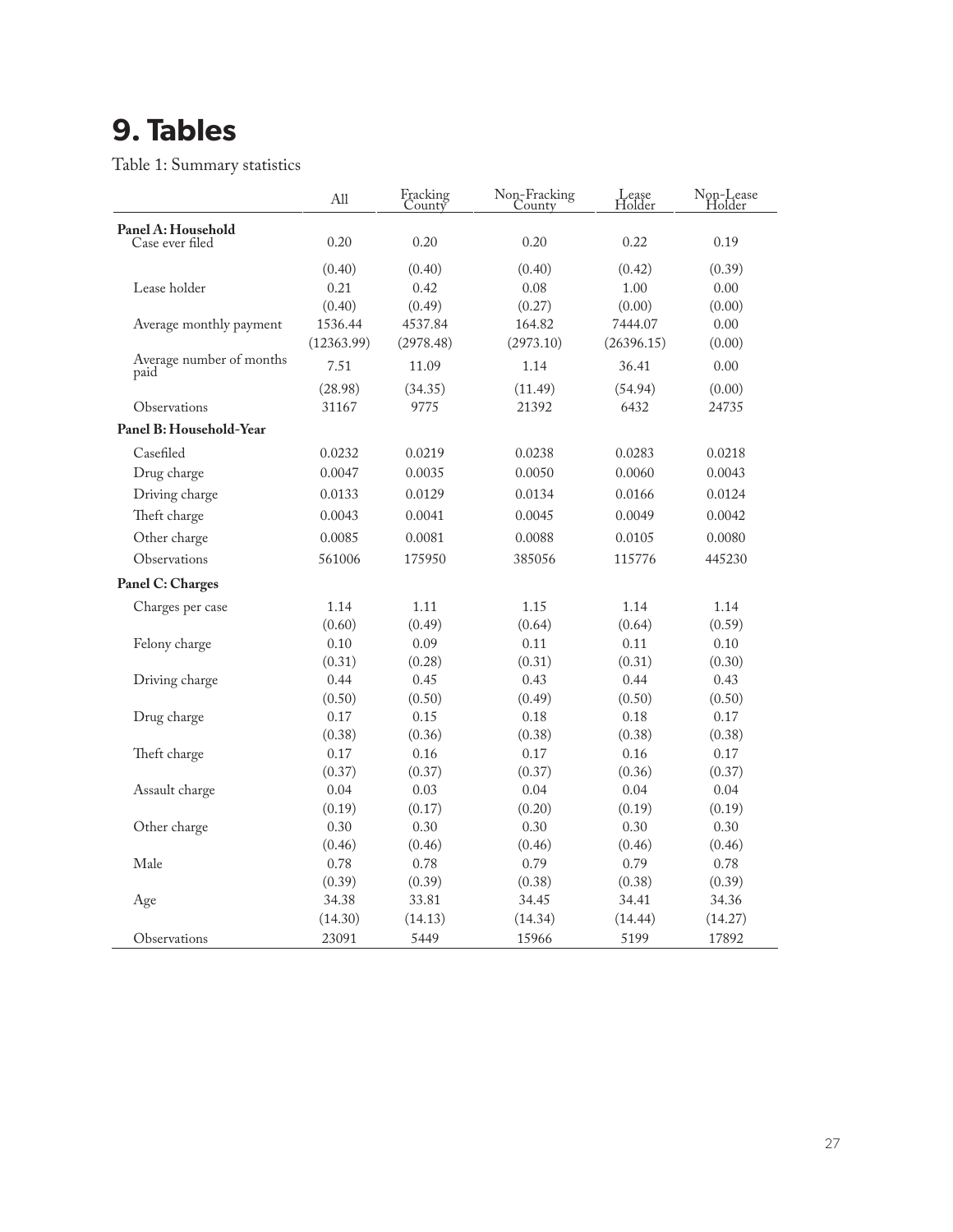|                                   | 1                                 | $\overline{c}$                    | 3                                 | 4                                 |
|-----------------------------------|-----------------------------------|-----------------------------------|-----------------------------------|-----------------------------------|
| Fracking Co X Post Lease          | $-0.0042***$                      | $-0.0046**$                       | $-0.0048***$                      | $-0.0050**$                       |
| Fracking Co X Post Prod           | (0.0015)<br>$-0.0026$<br>(0.0020) | (0.0017)<br>$-0.0031$<br>(0.0019) | (0.0017)<br>$-0.0043$<br>(0.0026) | (0.0019)<br>$-0.0018$<br>(0.0022) |
| Pre Lease                         |                                   | $-0.0008$<br>(0.0014)             |                                   |                                   |
| Observations                      | 561006                            | 561006                            | 561006                            | 561006                            |
| Mean Dependent Variable           | 0.02                              | 0.02                              | 0.02                              | 0.02                              |
| Household & Year FE               | Y                                 | Y                                 | Y                                 | Y                                 |
| Lead                              | N                                 | Y                                 | N                                 | N                                 |
| County Trends                     | N                                 | N                                 | Y                                 | N                                 |
| Pre-Period County Controls X Year | N                                 | N                                 | N                                 | Y                                 |

Table 2: Estimates of the effect of fracking on crime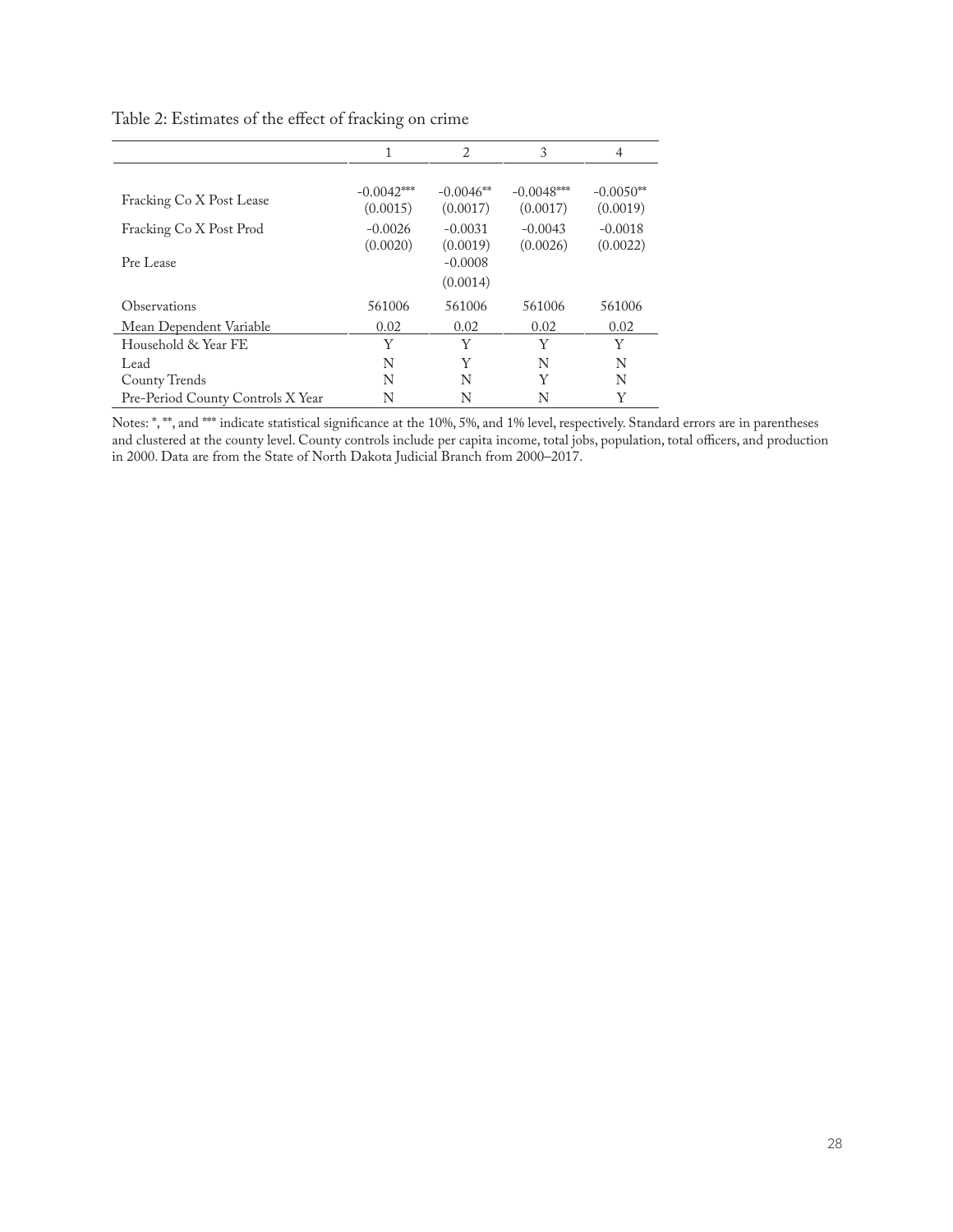|                                   | 1           | $\sqrt{2}$   | 3            | $\overline{4}$ |
|-----------------------------------|-------------|--------------|--------------|----------------|
| Panel A: Property Case Filed      |             |              |              |                |
| Fracking Co X Post Lease          | $-0.0010$   | $-0.0006$    | $-0.0012$    | $-0.0016**$    |
|                                   | (0.0008)    | (0.0010)     | (0.0009)     | (0.0007)       |
| Adjusted FDR Q-values             | [0.358]     | [0.564]      | [0.254]      | $[0.126]$      |
| Fracking Co X Post Prod           | $-0.0016**$ | $-0.0012$    | $-0.0021*$   | $-0.0016*$     |
|                                   | (0.0007)    | (0.0007)     | (0.0011)     | (0.0009)       |
| Adjusted FDR Q-values             | [0.076]     | $[0.308]$    | [0.176]      | [0.206]        |
| Pre Lease                         |             | 0.0008       |              |                |
|                                   |             | (0.0008)     |              |                |
| Observations                      | 561006      | 561006       | 561006       | 561006         |
| Mean Dependent Variable           | 0.004       | 0.004        | 0.004        | 0.004          |
| Panel B: Driving Case Filed       |             |              |              |                |
| Fracking Co X Post Lease          | $-0.0020$   | $-0.0019$    | $-0.0020$    | $-0.0022$      |
|                                   | (0.0012)    | (0.0015)     | (0.0012)     | (0.0016)       |
| Adjusted FDR Q-values             | $[0.222]$   | [0.417]      | [0.216]      | [0.293]        |
| Fracking Co X Post Prod           | $-0.0008$   | $-0.0007$    | $-0.0007$    | $-0.0002$      |
|                                   | (0.0012)    | (0.0012)     | (0.0017)     | (0.0015)       |
| Adjusted FDR Q-values             | $[0.535]$   | [0.564]      | [0.692]      | [0.884]        |
| Pre Lease                         |             | 0.0002       |              |                |
|                                   |             | (0.0012)     |              |                |
| Observations                      | 561006      | 561006       | 561006       | 561006         |
| Mean Dependent Variable           | 0.013       | 0.013        | 0.013        | 0.013          |
| Panel C: Drug Case Filed          |             |              |              |                |
|                                   | $-0.0021**$ | $-0.0020***$ | $-0.0028***$ | $-0.0024***$   |
| Fracking Co X Post Lease          | (0.0009)    | (0.0007)     | (0.0010)     | (0.0009)       |
| Adjusted FDR Q-values             | $[0.076]$   | [0.049]      | [0.063]      | [0.052]        |
| Fracking Co X Post Prod           | 0.0003      | 0.0004       | $-0.0015$    | $-0.0001$      |
|                                   | (0.0005)    | (0.0005)     | (0.0012)     | (0.0005)       |
| Adjusted FDR Q-values             | $[0.535]$   | $[0.549]$    | $[0.254]$    | [0.875]        |
| Pre Lease                         |             | 0.0001       |              |                |
|                                   |             | (0.0008)     |              |                |
| Observations                      | 561006      | 561006       | 561006       | 561006         |
| Mean Dependent Variable           | 0.005       | 0.005        | 0.005        | 0.005          |
| Panel D: Other Case Filed         |             |              |              |                |
| Fracking Co X Post Lease          | $-0.0020**$ | $-0.0022**$  | $-0.0025**$  | $-0.0015$      |
|                                   | (0.0009)    | (0.0011)     | (0.0010)     | (0.0011)       |
| Adjusted FDR Q-values             | [0.076]     | [0.189]      | [0.063]      | [0.293]        |
| Fracking Co X Post Prod           | $-0.0010$   | $-0.0011$    | $-0.0022$    | $-0.0004$      |
|                                   | (0.0012)    | (0.0012)     | (0.0015)     | (0.0012)       |
| Adjusted FDR Q-values             | $[0.535]$   | [0.549]      | $[0.216]$    | $[0.875]$      |
| Pre Lease                         |             | $-0.0003$    |              |                |
|                                   |             | (0.0009)     |              |                |
| Observations                      | 561006      | 561006       | 561006       | 561006         |
| Mean Dependent Variable           | 0.009       | 0.009        | 0.009        | 0.009          |
| Household & Year FE               | Y           | Y            | Y            | Y              |
| Lead                              | N           | Υ            | N            | Ν              |
| County Linear Trends              | N           | N            | Y            | Ν              |
| Pre-Period County Controls X Year | Ν           | N            | N            | Υ              |

Table 3: Estimates of the effect of fracking on crime, by crime type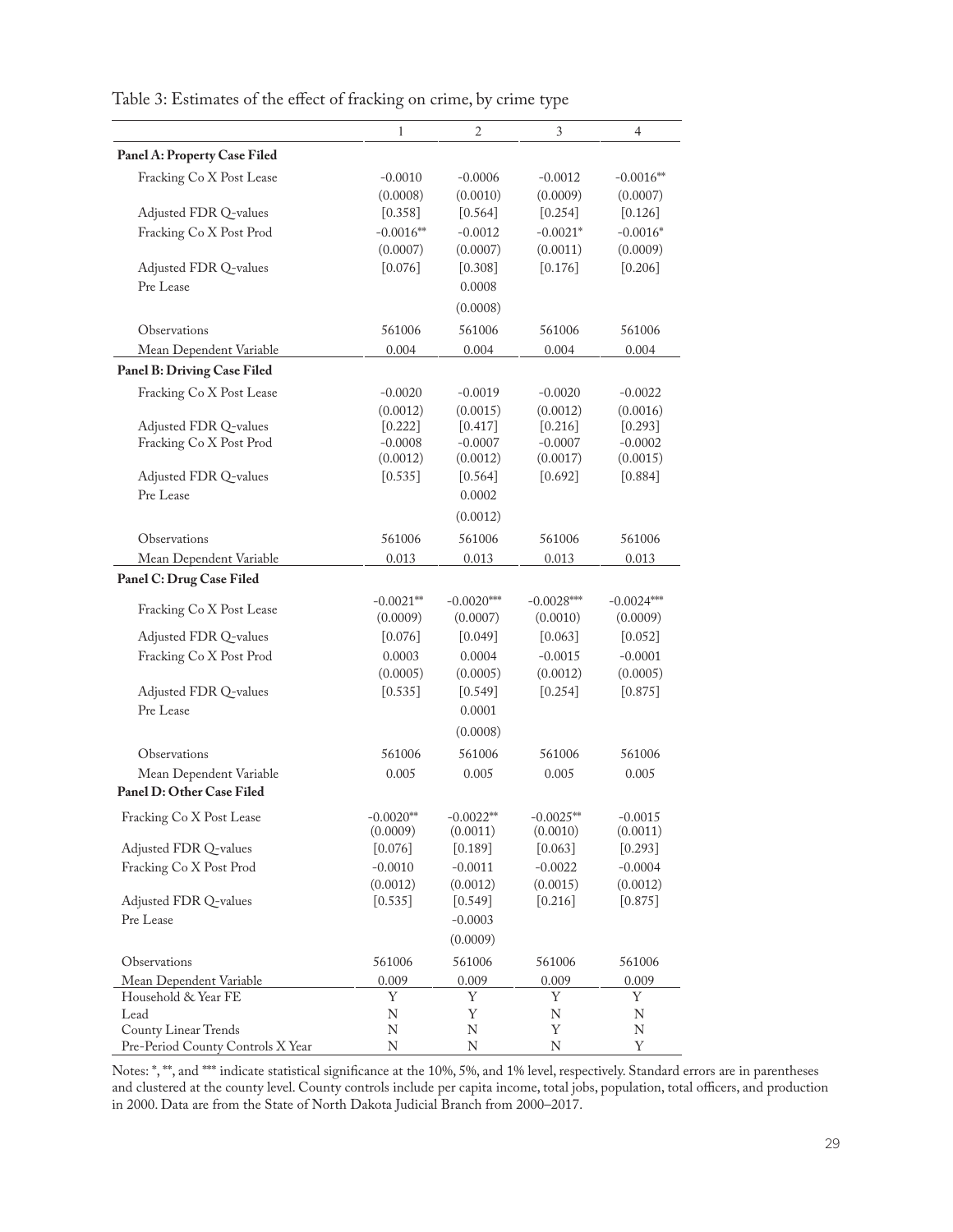|                                    | 1           | $\overline{2}$ | 3            | $\overline{4}$ |
|------------------------------------|-------------|----------------|--------------|----------------|
|                                    |             |                |              |                |
| Minor Fracking County X Post Lease | $-0.0038**$ | $-0.0042**$    | $-0.0038**$  | $-0.0043*$     |
|                                    | (0.0015)    | (0.0016)       | (0.0017)     | (0.0021)       |
| Major Fracking County X Post Lease | $-0.0053*$  | $-0.0057*$     | $-0.0073***$ | $-0.0068**$    |
|                                    | (0.0029)    | (0.0031)       | (0.0027)     | (0.0031)       |
| Minor Fracking County X Post Prod  | $-0.0034$   | $-0.0039*$     | $-0.0035$    | $-0.0018$      |
|                                    | (0.0021)    | (0.0020)       | (0.0030)     | (0.0023)       |
| Major Fracking County X Post Prod  | $-0.0007$   | $-0.0011$      | $-0.0062**$  | $-0.0016$      |
|                                    | (0.0034)    | (0.0035)       | (0.0027)     | (0.0032)       |
| Pre Lease                          |             | $-0.0008$      |              |                |
|                                    |             | (0.0014)       |              |                |
| Observations                       | 561006      | 561006         | 561006       | 561006         |
| Mean Dependent Variable            | 0.02        | 0.02           | 0.02         | 0.02           |
| Household & Year FE                | Y           | Y              | Y            | Y              |
| Lead                               | N           | Y              | N            | N              |
| County Linear Trends               | N           | N              | Y            | N              |
| Pre-Period County Controls X Year  | N           | N              | N            | Y              |

Table 4: Estimates of the effect of fracking on crime, by intensity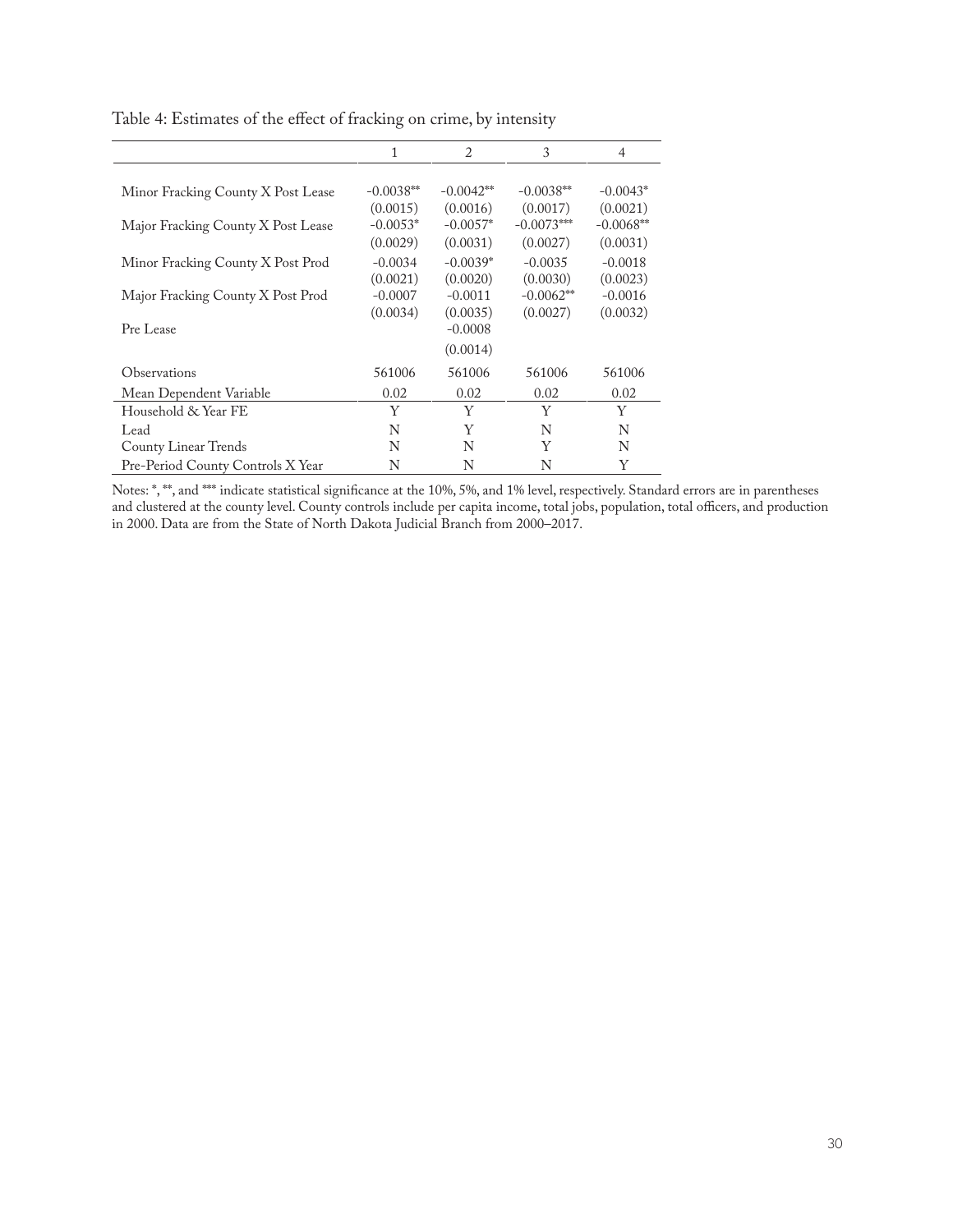|                                   | 1            | 2            | 3            | 4            |
|-----------------------------------|--------------|--------------|--------------|--------------|
|                                   |              |              |              |              |
| Lease HH X Post Lease             | $-0.0020$    | $-0.0024$    | $-0.0027$    | $-0.0022$    |
|                                   | (0.0019)     | (0.0020)     | (0.0020)     | (0.0023)     |
| Non-Lease HH X Post Lease         | $-0.0064***$ | $-0.0068***$ | $-0.0069***$ | $-0.0067***$ |
|                                   | (0.0018)     | (0.0020)     | (0.0020)     | (0.0020)     |
| Lease HH X Post Prod              | $-0.0008$    | $-0.0012$    | $-0.0027$    | 0.0006       |
|                                   | (0.0023)     | (0.0021)     | (0.0027)     | (0.0026)     |
| Non-Lease HH X Post Prod          | $-0.0044**$  | $-0.0048**$  | $-0.0057**$  | $-0.0033$    |
|                                   | (0.0021)     | (0.0020)     | (0.0027)     | (0.0021)     |
| Pre Lease                         |              | $-0.0008$    |              |              |
|                                   |              | (0.0014)     |              |              |
| Observations                      | 561006       | 561006       | 561006       | 561006       |
| Mean Dependent Variable           | 0.02         | 0.02         | 0.02         | 0.02         |
| Household & Year FE               | Y            | Y            | Y            | Y            |
| Lead                              | N            | Y            | N            | N            |
| County Linear Trends              | N            | N            | Y            | N            |
| Pre-Period County Controls X Year | N            | N            | N            | Y            |

Table 5: Estimates of the effect of fracking on crime, by lease status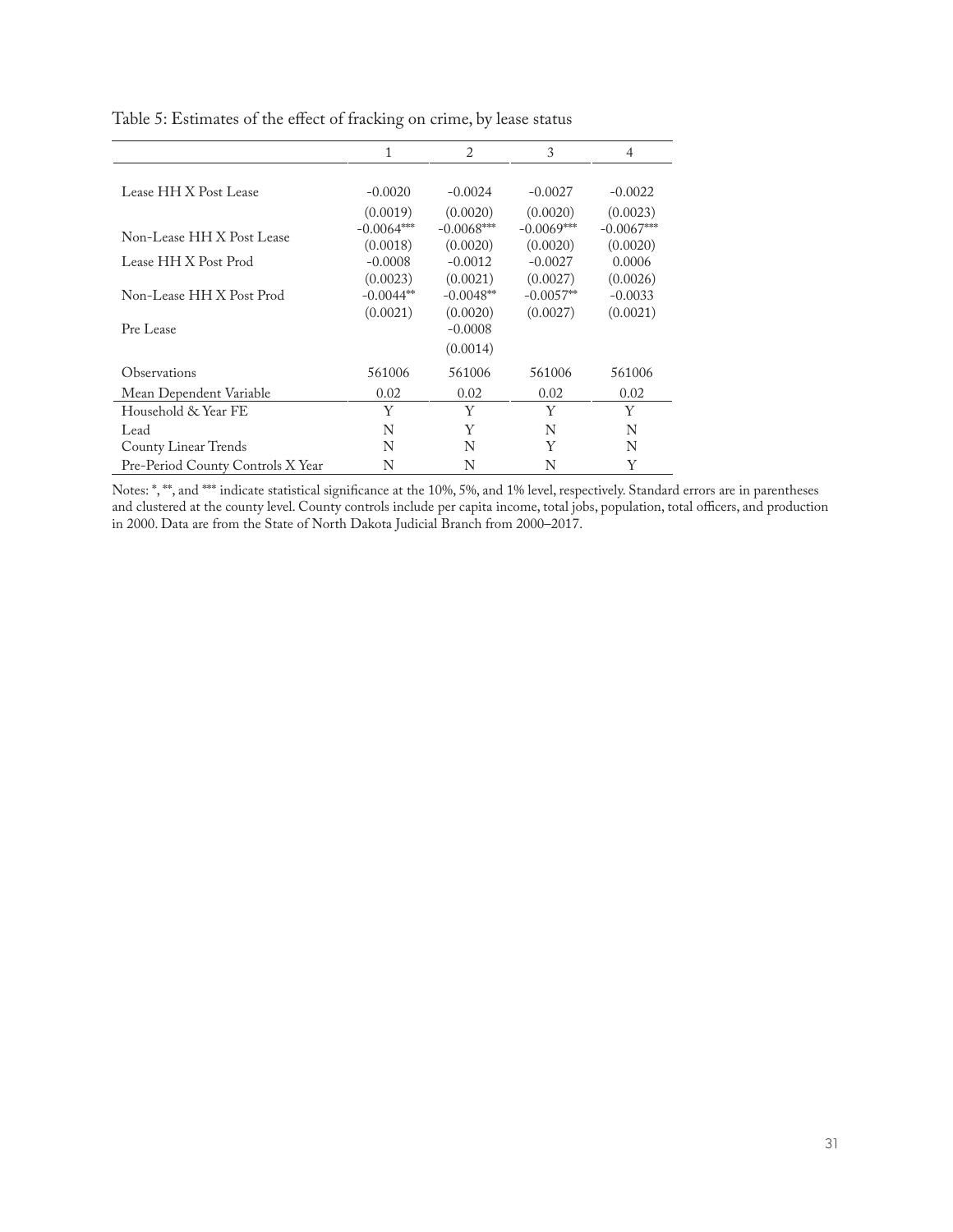### **A Appendix**

Figure A.1: Estimates of the effect of fracking on real estate



Notes: Dynamic difference-in-differences estimates from Equation 1 with county and year fixed effects. Standard errors are clustered at the county-level and 95% confidence intervals are shown. Outcome is defined as total sales in each county and total sale values. Data on all property sales are from the North Dakota State Board of Equalization.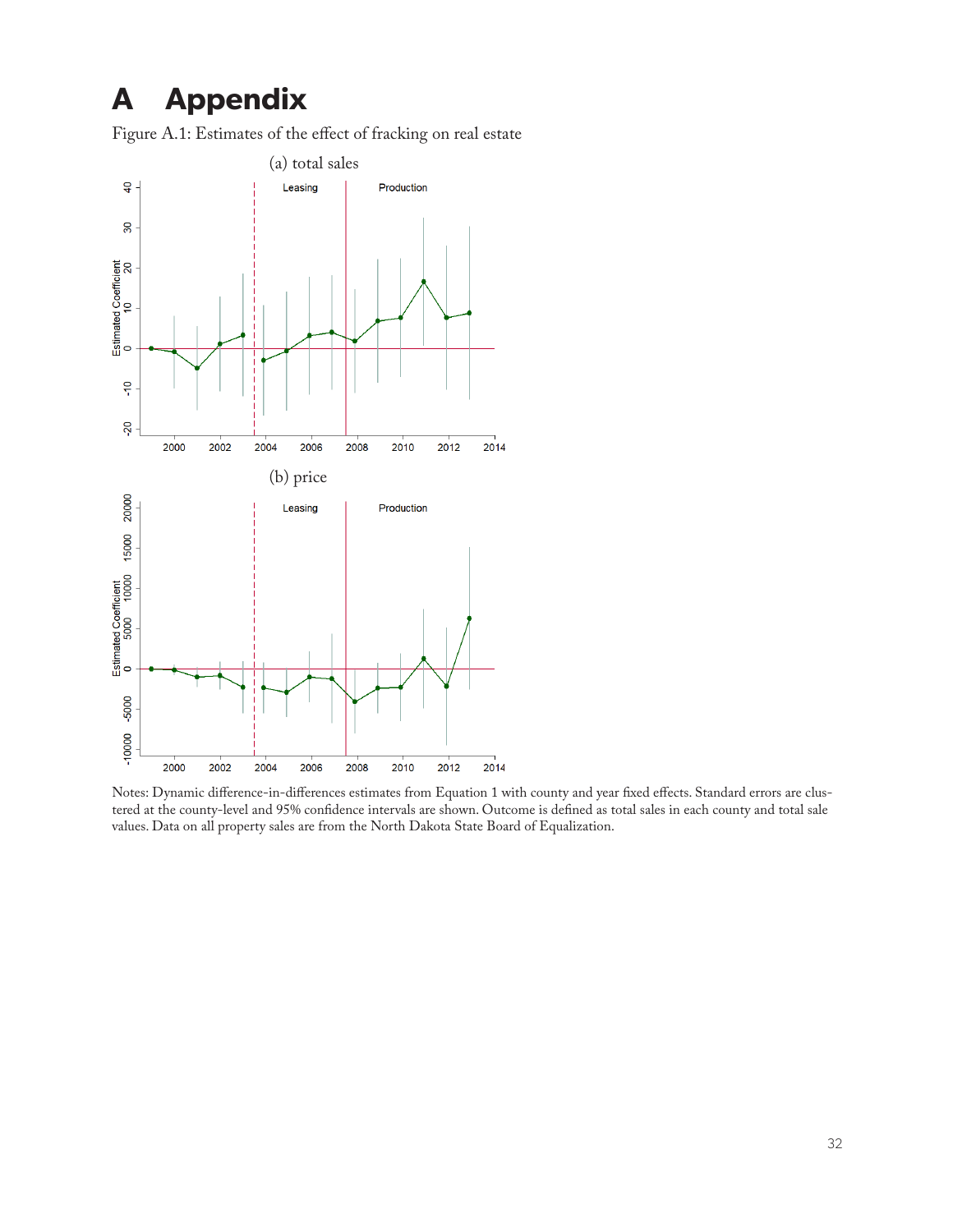



Notes: Dynamic difference-in-differences estimates from equation 1 with household and year fixed effects. Standard errors are clustered at the county-level and 95% confidence intervals are shown. Data are from the State of North Dakota Judicial Branch from 2000–2017. The sample is restricted to crimes committed by household members that were 25 years or older as of January 2000.

Figure A.3: Average total number of liquor license per county by fracking region



Notes: Average total number of licenses per county are plotted by fracking region. Data on all liquor licenses in the State of North Dakota are provided by the North Dakota Attorney General's office from 2007–2018.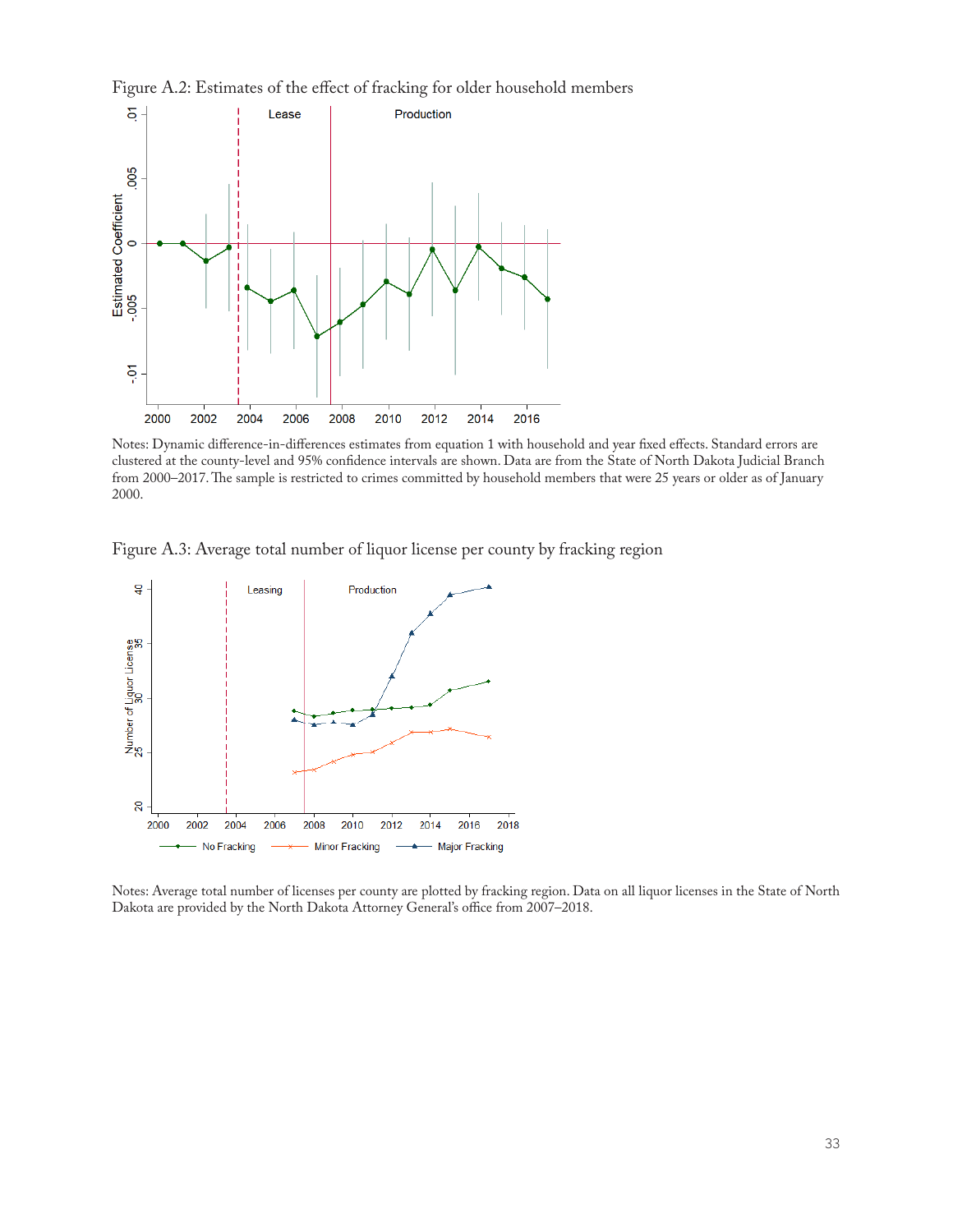

Figure A.4: Estimates of the effect of fracking on aggregate crime, residents and non-residents

Notes: Dynamic difference-in-differences estimates from equation 1 with county and year fixed effects. Standard errors are clustered at the county-level and 95% confidence intervals are shown. Outcome is defined as cases filed per 1000 persons with population measured using IRS tax exemptions in each year.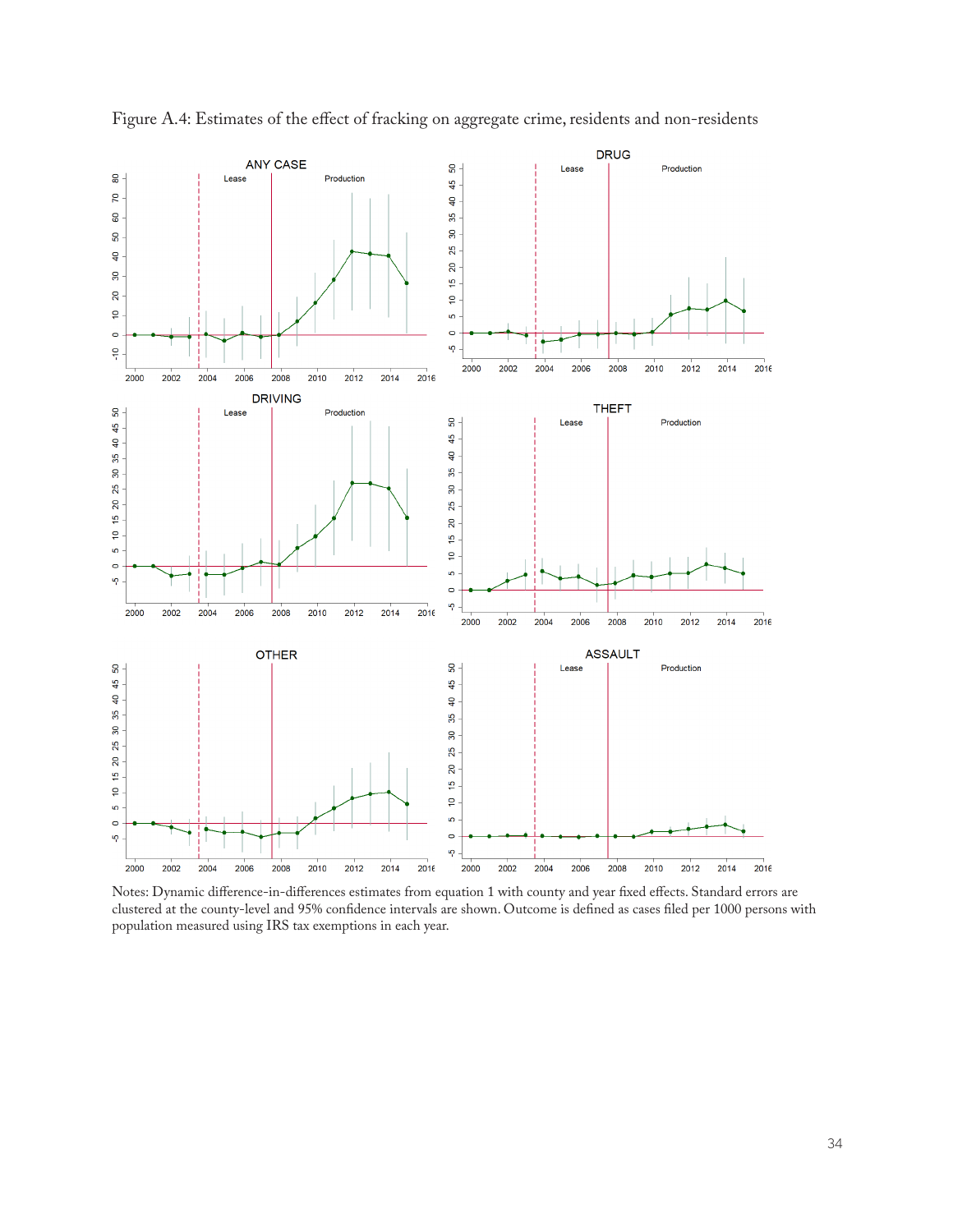#### Figure A.5: Placebo tests

(a) Placebo estimates for any case during leasing period



(b) Placebo estimates for any case during production period



Notes: Figure plots the density of 1000 estimates from equation 1 with fracking status randomly assigned to 17 counties. The red line in Figure A.2a depicts the main estimate during leasing period, -0.0042, with 4 estimates less than or equal to it. Similarly, in Figure A.2b the estimate during production period, -0.0026, is drawn in red with 102 estimates less than or equal to it.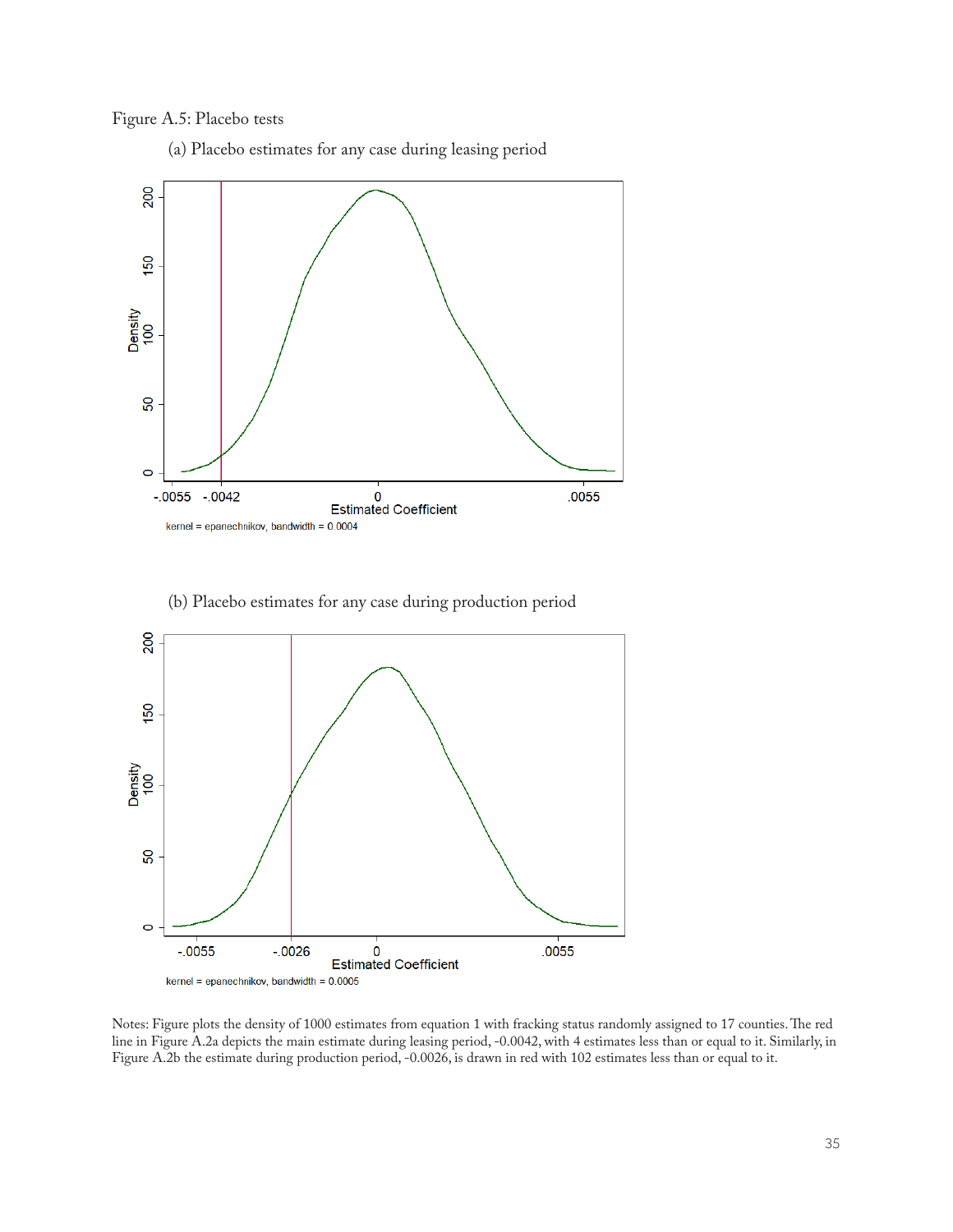|                            | Any Charge   | Any Charge  | Any Charge   | Any Charge  |
|----------------------------|--------------|-------------|--------------|-------------|
|                            |              |             |              |             |
| Fracking Co X Post Lease   | $-0.0042***$ | $-0.0046**$ | $-0.0048***$ | $-0.0050**$ |
|                            | (0.0015)     | (0.0017)    | (0.0017)     | (0.0019)    |
| Fracking Co X Post Prod    | $-0.0026$    | $-0.0031$   | $-0.0043$    | $-0.0018$   |
|                            | (0.0020)     | (0.0019)    | (0.0026)     | (0.0022)    |
| Pre Lease                  |              | $-0.0008$   |              |             |
|                            |              | (0.0014)    |              |             |
| Observations               | 561150       | 561150      | 561150       | 561150      |
| Mean Dependent Variable    | 0.02         | 0.02        | 0.02         | 0.02        |
| Household & Year FE        |              |             |              |             |
| Lead                       | Y            | Y           | Y            | Y           |
| County Trends              |              | Y           | Y            | Y           |
| Base Level Controls X Year |              |             |              |             |

Table A.1: Estimates of the effect of fracking on crime for older household members

Notes: \*, \*\*, and \*\*\* indicate statistical significance at the 10%, 5%, and 1% level, respectively. Standard errors are in parentheses and clustered at the county level. County controls include per capita income, total jobs, population, total officers, and production in 2000. Data are from the State of North Dakota Judicial Branch from 2000–2017. The sample is restricted to crimes committed by household members that were 25 years or older as January 2000.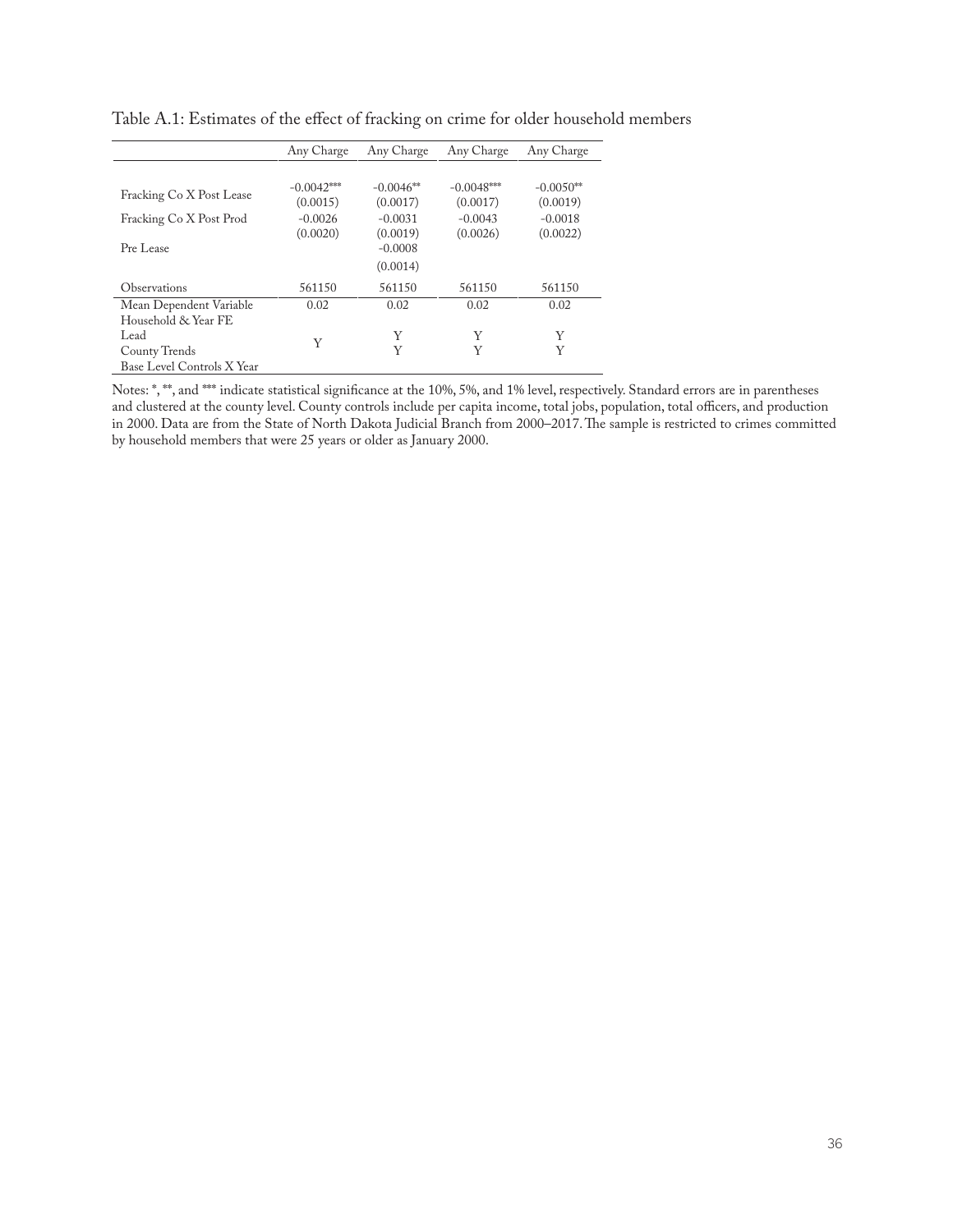|                               |                          | $\mathcal{D}_{\mathcal{L}}$ | 3                        | 4                       |
|-------------------------------|--------------------------|-----------------------------|--------------------------|-------------------------|
| Fracking Co X Post Lease      | $-0.0043***$<br>(0.0015) | $-0.0042***$<br>(0.0015)    | $-0.0034***$<br>(0.0013) | $-0.0031**$<br>(0.0012) |
| Fracking Co X Post Production | $-0.0008$                | $-0.0026$                   | $-0.0032*$               | $-0.0032*$              |
|                               | (0.0025)                 | (0.0020)                    | (0.0018)                 | (0.0016)                |
| Observations                  | 561726                   | 561006                      | 560592                   | 560376                  |
| Mean Dependent Variable       | 0.02                     | 0.02                        | 0.02                     | 0.02                    |
| Household & Year FE           | Y                        | Y                           |                          | Y                       |
| Levenshtein Distance          | 3                        | $\mathfrak{D}$              |                          | $\Omega$                |

Table A.2: Case filed, robustness to Levenshtein Index

Notes: \*, \*\*, and \*\*\* indicate statistical significance at the 10%, 5%, and 1% level, respectively. Standard errors are in parentheses and clustered at the county level. Levenshtein Distance is the number of string edits permitted when match households using last name, street number, city, and zip code. Column 1 allows for three string edits when matching households, which is one more than what is used throughout the paper. Column 2 replicates Column 1 from Table 2 with two string edits as a baseline specification. Columns 2 and 3 restrict to matches with a string distance of one or zero, respectively. Data are from the State of North Dakota Judicial Branch from 2000–2017.